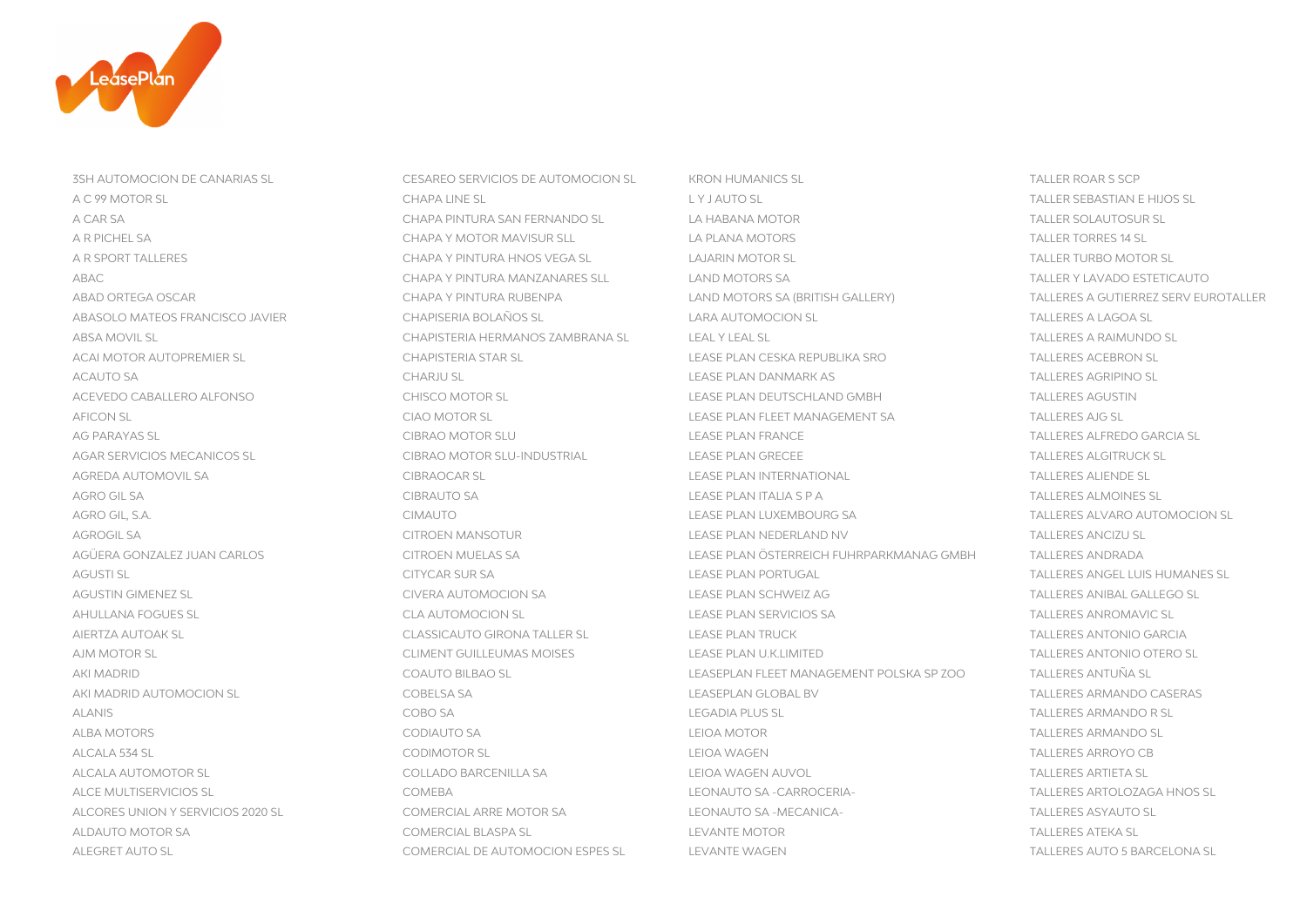

ALEJANDRO RICO SL COMERCIAL SER HUI SL LEVANTE WAGEN AUDI CENTER QUART TALLERES AUTO BARRIENTOS

ALEX CARS COMERCIAL VEHICULOS Y REPUESTOS SA LEXUS EL PLANTIO ALGUILERA DELIS PASCUAL COMERCIO Y ASISTENCIA SA LGA AUTOMOCION TALLERES AUTO PINTURA JIMENEZ SL ALMENAR AUTOMOVILES SAU COMISARIA GOBIERNO VASCO - BASAURI LIBRE AUTOMOTOR SL ALMOAUTO SA COMISARIA GOBIERNO VASCO - BERROZI LIGERO CARS&TRUCKS TALLERES AUTOMOVILES CHICO SL ALMOGAVERS MOTOR SL COMISARIA GOBIERNO VASCO - EIBAR LINEA MOTOR CUELLAR SL TALLERES AUTOPENTA SL ALQAZERES MOTOR SL COMISARIA GOBIERNO VASCO - RENTERIA LINKCAR AUTOMOCIO SL ALSINA MOTORS SL COMISARIA GOBIERNO VASCO - TOLOSA LINKMOTOR SL TALLERES AUTOSUR ALVARO LOPEZ SOTO SL COMISARIA GOBIERNO VASCO ARKAUTE LITAVO SL ALZAGA MOTOR SA COMISARIA GOBIERNO VASCO AZKOITIA LLUC MOTOR SL TALLERES AUTOTECNIC PUEBLA SL AM GRUAS ALCALA SL COMISARIA GOBIERNO VASCO BALMASEDA LOED MOTOR SUR SL AMAC AUTOMOTIVE SERVICE COMISARIA GOBIERNO VASCO BEASAIN LONGINOS MARTIN E HIJOS SL AMCARS SL COMISARIA GOBIERNO VASCO BERGARA LOPEZ PLAZA ISMAEL TALLERES BALDOMA SL AMEZTI MOBILITY SL COMISARIA GOBIERNO VASCO BILBAO LORETO MOTOR SLU TALLERES BALFER SL ANDALMOTOR COMISARIA GOBIERNO VASCO DONOSTI LUCUSCAR SL TALLERES BALLESTER AUTOROVICHE SL TALLERES BALLESTER SL ANDALMOTOR AUTOMOCION SLU COMISARIA GOBIERNO VASCO DURANGO LUQUE MOTOR SL TALLERES BARCE SL ANDREU SANCHEZ MANUEL COMISARIA GOBIERNO VASCO ERANDIO LURAUTO CONCESIONARIOS SA TALLERES BARRIOS ANFERPA CARS SLU COMISARIA GOBIERNO VASCO GALDAKAO M B MOTORS SA TALLERES BASTONISARIA GOBIERNO VASCO GALDAKAO ANLU AUTOMOCION SL COMISARIA GOBIERNO VASCO GERNIKA M IGNACIO FERNANDEZ SL TALLERES BAYONA Y MARIN CB -RENTING-ANONIMO COMISARIA GOBIERNO VASCO GETXO MINADRID DE AUTOMOCION 2017 SLU ANTIS GUADARRAMA SL COMISARIA GOBIERNO VASCO HERNANI MINOTOR CASTELLON TALLERES BENITO LARA SURFA SURFA SURFA ANTONIO BARDAJI SL COMISARIA GOBIERNO VASCO IRUN MAAS PRAGAUTO SL TALLERES BENITO RUIZ E HIJOS SL ANTONIO CORPAS OGABAN SL COMISARIA GOBIERNO VASCO IURRETA MABERAUTO SA TALLERES BIARRITZ SLL ANTONIO FERNANDEZ VALDESUSO E HIJOS SL COMISARIA GOBIERNO VASCO LLODIO MACHER MOTOR SL ANTONIO GONZALEZ MACEIRAS SL COMISARIA GOBIERNO VASCO MUSTIZ MAEXCAR CORDOBA SL TALLERES BONARES SL TALLERES BONARES SL ANTONIO SIERRA ARANDA SL COMISARIA GOBIERNO VASCO OIARTZUN MAFECAR TALLERES BONI SL APPLUS ECA ITV SA COMISARIA GOBIERNO VASCO ONDARROA MAGAROLA CAR SERVICE SL APPLUS ITEUVE ANDALUCIA SA COMISARIA GOBIERNO VASCO -SESTAO MAIDEN SA TALLERES BORREGO E HIJOS SA TALLERES BOR APPLUS ITEUVE TECHNOLOGY SL COMISARIA GOBIERNO VASCO VITORIA MALAGA WAGEN TALLERES BRAMENGAR SL AR SPORT CANARIAS SL COMISARIA GOBIERNO VASCO ZARAUTZ MANCHALUZ CB ARAGONESA DE VEHICULOS SA COMISARIA GOBIERNO VASCO ZUMARRAGA MANJO MOTOR TALLERES BUSCA SL ARAMAUTO MOTORSPORT SL COMLUVE SL MANTENAUTO TALLERES CAHERSA SL ARAMBURU BELLOSO SL COMPAÑÍA DE RECTIFICADOS DE CORDOBA SA MANUEL REY AUTOMOVILES SA TALLERES CAMARA ARCHIAUTO SA COMPOSTELA MOTOR SA COMPOSTELA MOTOR SA MARAUTO MECANICA EXPRES SL ARGALES VIP MOTOR SLL COMPOSTELA MOVIL SA MARBELLA PREMIUM SL TALLERES CAMPORAUTO COMPLUTENSE SL

**TALLERES AUTO JOYCA SA** TALLERES AUTO RECORD HOSPITALET SL **TALLERES AUTOSORIA SC TALLERES AUTOTECH SL** TALLERES AYABAL SLU **TALLERES BACETE SL** TALLERES BALLESTER AUTOMOVILES SL **TALLERES BARRIOS TALLERES BASTON** TALLERES BENAVENT SA **TALLERES BENITO LARA SL** TALLERES BLAS SERNA SA **TALLERES BONI SL** TALLERES BONILLA SL **TALLERES BORREGO E HIJOS SL TALLERES BREY PORTO SL TALLERES CAMINO SL**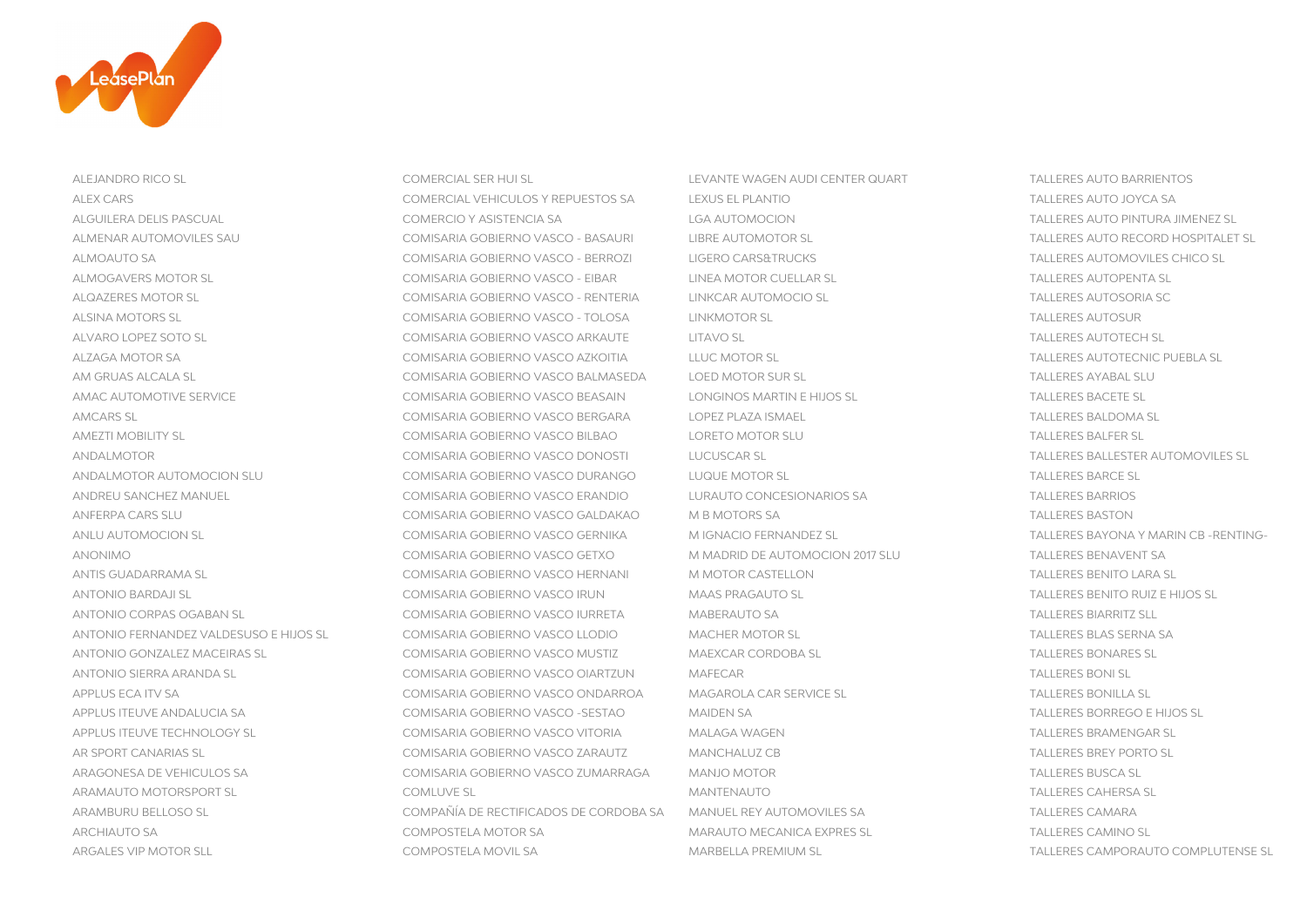

ARGUMOSA MOTOR SL CONAUTO SA CONAUTO SA CONAUTO SL SA MARBURAUTO SL SA SA SA SA TALLERES CAN RUTI SL ARIMOTOR TENERIFE SL CONCESOL MARCESA SERVICIOS SA TALLERES CAÑAS GONZALEZ SL ARIZAUTO CONCESOL AUTOMOCION SLU MARESMAUTO SA TALLERES CARABANTE MOTOR ARMESTO SL ARPA MOTORS SLL COPER SA MARFIL PAÑELLA MANEL TALLERES CARRERA E HIJOS SL ARRI AUTOMOCION SL COROCA MOTOR SL COROCA MOTOR SL COROCA MOTOR COROCA MOTOR COROCA MOTOR COROCA MOTOR COROCA MOTOR COROCA MOTOR COROCA MOTOR COROCA MOTOR COROCA MOTOR COROCA MOTOR COROCA MOTOR COROCA MOTOR COROCA MOTOR CO ARRIGARRI SA CORREDOR GIL MOTOR SA MARKINA MOTOR SL TALLERES CASARES ARROYO AUTO Y QUECOCHEQUIERES SL COVEI MAROTO AUTOMOCION SL TALLERES CASTRO ARROYO SA COVEI SL COVEI SL COVEI SLU MARRATXI TRUCKS SLU SA COVEI SLAVIONOCION SL SANTO TALLERES CAZORLA AUTOMOCION SL ARTAL AUTOLUX SL COVESA BADALONA MARTINEZ DE LUGO SL TALLERES CEFERINO SL ARTAL MOTOR SL COVESA MARTORELL CONTRAUTO AUTOMOCION SL COVES ANARTORELL CONTRAUTO AUTOMOCION SL CONTRAUTO AUTOMOCION SL ARTAL VEHICULOS ZARAGOZA SL COVESA MATARO MARTINEZ YAÑEZ E HIJOS SL TALLERES CENTRO MOTOR SL ARTES MOTOR SL COVESA TERRASA MARTUTENE MOTOR SL TALLERES CENTROAUTOS ASCAUTO SA COVESA VEHICULOS SL MARZA SL MARZA SL MARZA SL SA CHAPISA TALLERES CHAPISA ASIMCO MOTOR COYMA AGRI SI COYMA AGRI SI COYMA AGRI SL MAS LITTLE ITALY SRL AND TALLERES CITORES ASMOVIL SA CR LA UNION SL CR LA UNION SL CR LA UNION SL CR LA UNION SL MAS MOTOR-ADP MOTOR SL ASTIKENE MOTOR KOOP ELK TXIKIA CRAZA SL MASQUEAUTOS BIERZO SL TALLERES CLEMENTE ASTIMOVIL CONFERENCE COROS AUTOMOCION SLATION CUATROMOCION SLATION CONFERENCE AND SCULPTALLER TALLERES COBOS AUTOMOCION SL ASTURIANA DE AUTOMOVILES Y REPUESTOS SA CUERO MOVIL SL CUERO MOVIL SL MASTERCLAS SA TALLERES CODA VALENCIA SL ASYSTEC SERVICIOS TECNOLOGICOS SL CUMACA MOTOR ANTEQUERA MASTERNOU SA TALLERES CODERIOS AUBAMOTOR SA CUMACA MOTOR MALAGA MASTERTRAC DE AUTOMOCION SA TALLERES COKE AUDI CENTER MADRID LAS ROZAS CUMACA MOTOR MARBELLA MAYANS AUTOMOCIO SL TALLERES COLCHON SL AUDI CENTER MADRID NORTE CUMACA MOTOR MIJAS MB MOTORS SA TALLERES COOPEAUTO AUDI RETAIL BCN SA CYASA MECACLIMA SL TALLERES COPA SL AUPASA AUTOMOCION SLU COYCA SLU DAS MOTOS SLUGALERES COYCA SLUGALERES COYCA SLUGALERES COYCA SLUGALERES COYCA SL AUPISA AUTOMOCION DAMIAN GOMEZ SL MECANICA AUTO FRAN SL TALLERES CRISCAR AURACAR DANIEL BARCOS SA MECANICA DEL AUTOMOVIL ROVIRA SL TALLERES CRISTOBAL SL AURACAR AUTOMOVILES SL DARSAN AUTO SA MECANICA M C TRUCKS SLU TALLERES CRUZ AUTO SL AURACAR AUTOMOVILES SL-CARROCERIA- DAURO MOTOR SL MECANICA Y COMBUSTION SL TALLERES CRUZAUTO CB AURASSAN AUTOMOVILES SLU DAVID AUTOMOCIO MECANICAS SAGOSA DE BAILEN SL TALLERES CUGAR SL AUSER CONCEPT 3000 SA DE LA CHICA GRUPO EMPRESARIAL SL MECATALLER CB TALLERES DAMAUTO LA RODA SL AUSIASMOVIL SA DEALER Y SERVICIO POSTVENTA SA MECOVAL MOTOR SL TALLERES DANIEL MARTINEZ SL AUSIN MADRID MOTOR 2018 SL DEL BARRERO CEBOLLADA IVAN MECOVAL MOTOR SL -INDUSTRIAL- TALLERES DAPI SL AUSIN MOTOR DEL PUERTO REPARACION DEL AUTOMOVIL SLL MECOVAL MOTOR SL -RENTING- TALLERES DE CHAPA Y PINTURA LEO S COOP AUT PATRICIO GARCIA SI CAMO SL DELCAMO SI DEL CAMO SLOBO ALDA SLOBO ALDA SLOBO ALDA SLOBO ALDA SLOBO ALDA SLOBO ALDA SLOBO ALDA SLOBO ALDA SLOBO ALDA SLOBO ALDA SLOBO ALDA SLOBO ALDA SLOBO ALDA SLOBO ALDA SLOBO ALDA SLOBO

COOPERATIVA PRODUCCION INDUSTRIAL JOCAR MARESMOVIL SL TALLERES CARRANZA SL

**TALLERES CIVANTOS SL**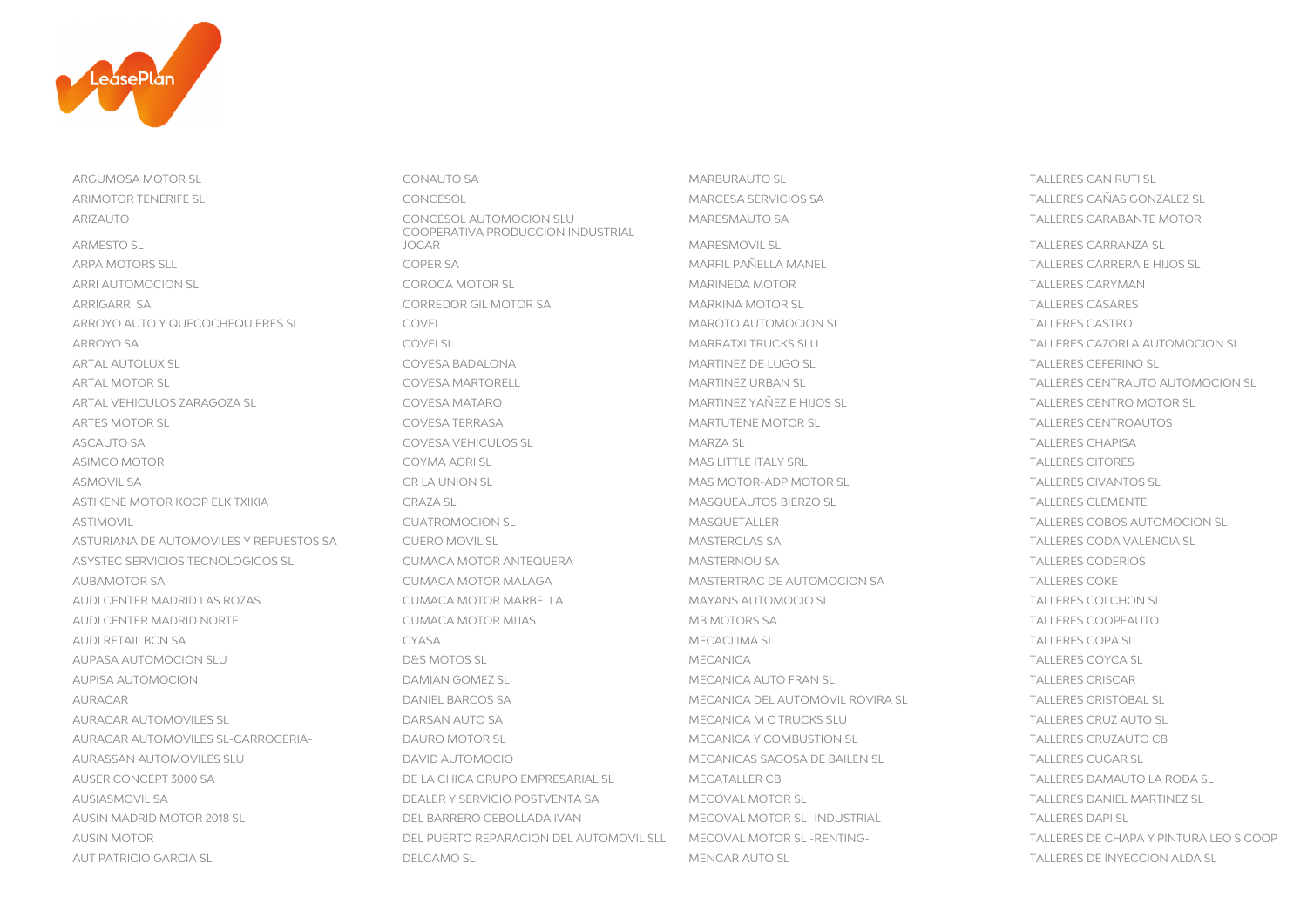

AUT TALLER IBERIA BOSCH CAR SERVICE DELDICAR SL MENORCA AUTOMOCION SL TALLERES DE LAS HERAS SL AUTO 2 EXPRESS SERVICE ALL DIESEL INJECCIO SL MIL NEUMATICOS SL EL MEDANO TALLERES DOCRIS SUR EL MEDANO TALLER AUTO 88 SA DIESEL INYECCION MILLADOIRO SL MILQUINIENTOS MOTOR SL SALLERES DO COCHE SL TALLERES DO COCHE SL TALLER AUTO 95 DIESEL MOYANO MINGOS SALVATERRA SL TALLERES DORADO AUTO AUSIN SL DIGIAUTO SL DIGIAUTO SL DIGIAUTO SL DIGIAUTO SL DIGIAUTO SL DIGIAUTO SL DIGIAUTO SL DIGIAUTO SL DIGIAUTO SL DIGIAUTO SL DIGIAUTO SL DIGIAUTO SL DIGIAUTO SL DIGIAUTO SL DIGIAUTO SL DIGIAUTO SL DIGIAUTO SL DIGI AUTO BAHIA SL DIMONORTE AUTOMOVILES SA DIMONORTE AUTOMOVILES SA MOBIKOREA SA AUTO DOS VENTA Y REPARACIÓN S.L DREAM CARS COMPETICION SL DO MOBIUS-TALLERES HU GAL SL TALLERES EMBIDES EMBIDE AUTO ELECTAR SLL DREAM MOTORS AND DREAM MOTORS AND BOSIUS-TALLERES LETRAN SL TALLERES LETRAN SL AUTO ELECTR INYEC MARINO SL DRIVIM LLEIDA DRIVIM LLEIDA MOBIUS-TALLERES RAFA TH SL AUTO ELECTRICIDAD GALA SL DUCAL MOTOR SL DUCAL MOTOR SL DUCAL MOTOR SL MOBIUS-TALLERES SANTOS AUTO ELECTRICIDAD JESMA SL E SANTA EULALIA DE RONSANA SL ESTRENADO ELECTRICIDAD SUL ESTRENADO ELECTRICIDAD ESTRENAD AUTO ELITE SA -VENTA- EDERKI LANTEGIAK SL EDERKI LANTEGIAK SL SANTO MOGACAR DE AUTOMOCION SL AUTO EXPRESS GARCIA EG MANTENIMIENTO MOVIL DE VEHICULOS SL MOGADEALER SL AUTO FONTAN SL EL MOTORISTA SL EL MOTORISTA SL EL MOTORISTA SL EL MOGAUTO SA-AUDI-

AUTO GARAU SL EL PASO 2000 ALMACEN 501 EL CARRIZAL MOGAUTO SA-VOLKSWAGEN- TALLERES FERGON

AUTAMA DG MOTOR CB MEPAUTO SL TALLERES DEKAVOL SL AUTANSA 3000 SL DIBAOCAR SL MERCEDES BENZ RETAIL SA TALLERES DEL AUTOMOVIL RAYCAR SL AUTESA DIBAUTO 2000 SA MIDAUTO TALLERES DEL AUTOMOVIL SPAUTO SL AUTEX DICAR ROMERO ANGUIANO SL MIGUEL SERVET 59 SL TALLERES DEL CURA SL AUTIBERIA SL DIESEL COUÑAGO SL MIL NEUMATICOS SL TALLERES DIESEL BANDERA SL AUTO AHORRO DIESEL PRADO OVERA CR MIROBRIGA WAGEN C.B DIESEL PORTA DIESEL PRADO OVERA CR MIROBRIGA WAGEN C.B TALLERES DORTA AUTO ALMOGAVERS SL DIESEL TURBO SYSTEMS SL MMC CENTRO AUTOMOCION SEVILLA SA TALLERES E JAVIER MARTIN BRUÑA AUTO AVANTI LIÑARES SL DIMAROIL MMCE CATALUNYA, S.A. TALLERES ECOALBA SLL AUTO BALLESTER DISO HUELVA SLU MOBILE SYSTEM COMMUNICATIONS SL TALLERES EL CHISPA AUTO CATALUNYA SL DIVENE SA MOBIUS-AUTO TALLER COVADONGA SL TALLERES EL PUENTE SCL AUTO CENTRO COLMENAR DIVESAN SEVILLA SL MOBIUS-DICAR SL TALLERES ELECTROMECANICOS ARFER SL AUTO CERDANYA SL DOAUTO TEAM GALICIA SL MOBIUS-FABREGADA 19 MOTORS SCP TALLERES ELECTROMECANICOS POZAS AUTO CERVERA SL DOMINGO ALONSO SA MOBIUS-ILUSION CAR TALLERES ELECTROMECANICOS TURBO SL AUTO CHRISTIAN SA DOMINGO ALONSO SERVICIO SL MOBIUS-TALLER DE CHAPA Y PINTURA SALVA TALLERES ELEUTERIO HABAS SL AUTO DISTRIBUCION HISPALIS SL DOMINGO ALONSO TENERIFE SLU MOBIUS-TALLER EJ TALLERES ELIOS SANCHEZ SL AUTO ELECTRICITAT ARMENGAU SL EASO MOTOR SA MODERNMOVIL -PEREZ GARCIA ANTONIO- TALLERES ETXEPARE AUTO ELIA SA ENGLERES EUROPA EDAUTO SA EDAUTO SA EDAUTO SA ENGLERES EUROPA EN ENGLERES EUROPA EN ENGLERES EUROPA AUTO FFAM SL EGARWAGEN SL MOGAUTO SA TALLERES FEGARSI SL

**TALLERES DOCRIS SL** TALLERES DOCTOR COCHE SL **TALLERES DORADO TALLERES EAUTO SL** TALLERES EL ANCLA SLU AUTO BLISTING SL DISTRIBUCION Y VENTAS SL MOBILITY CAR CATALUÑA SL TALLERES EL MARCO AUTOMOC PONTEVEDRA SL AUTO CENTRAL MOLLET SL DIVERSUR AUTOMOCION MOBIUS-CLASSICAUTO GIRONA TALLER SL TALLERES ELECTROMECANICOS ALONSO SL **TALLERES EMBID** TALLERES EMILIO 91 SL **TALLERES ENOL SL TALLERES ESTEVEZ SPORT TALLERES ESTRENAUTO SL** TALLERES F.J.MOTOR TALLERES FCO ROBLES SL **TALLERES FERGAR**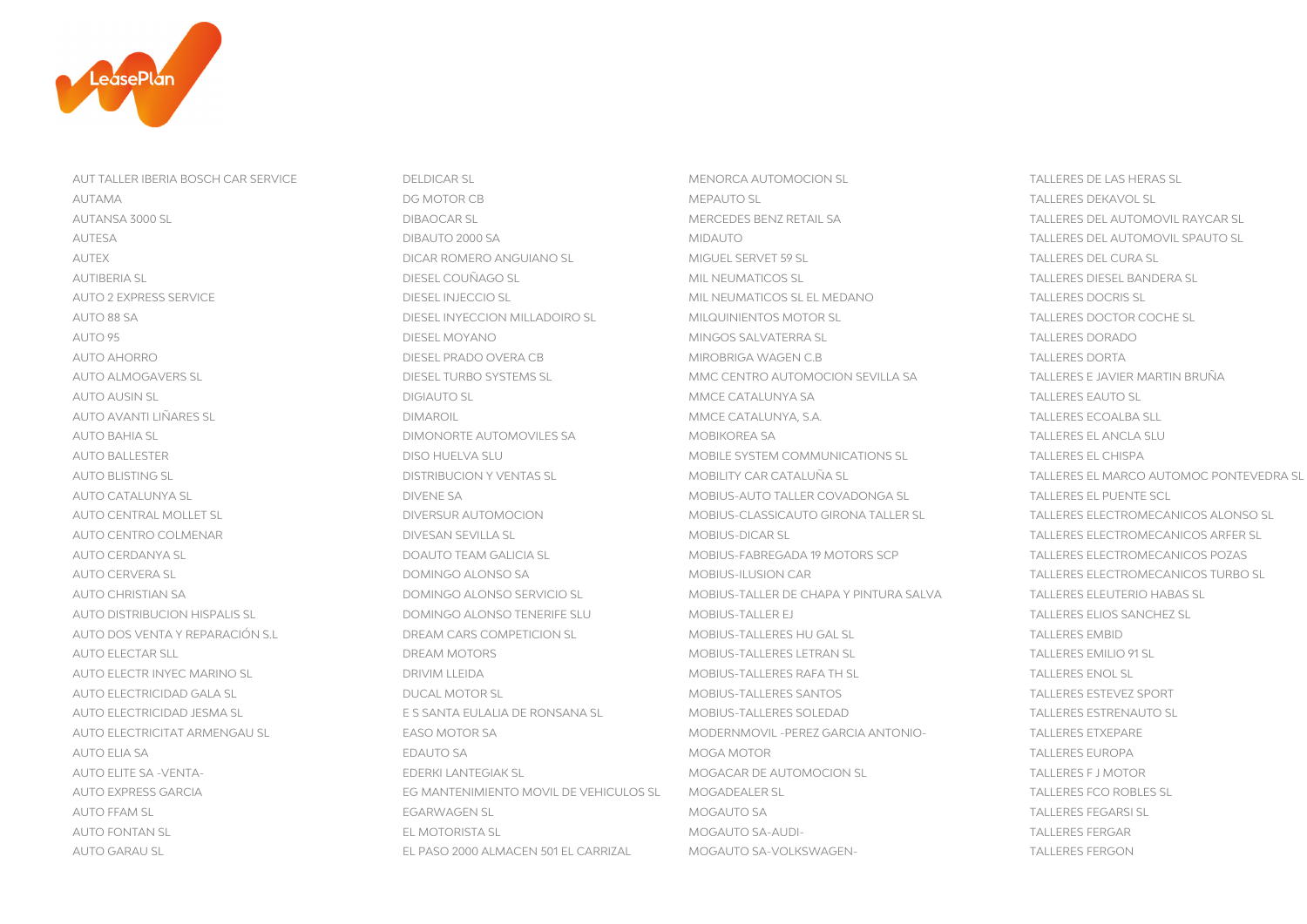

AUTO TALLER CRT SC ELECTROMECANICOS MENDOZA MOTORDOS 2020 E M SAU TALLERES HERMANOS DOMINGO

AUTO GIRONA SA EL PASO 2000 ALMACEN 505 FUERTEVENTURA MONDIAL ASSISTANCE EUROPE NV SUC ESPAÑA TALLERES FERNANDEZ AUTO GRAN SL EL PASO 2000 ALMACEN 507 -MILLER MONTALT NIPON SL TALLERES FERNANMOVIL AUTO GRANOLLERS SL EL PASO 2000 ALMACEN 513 LAS CHAFIRAS MONTSENY MOTORS SL TALLERES FIGUEREO SL AUTO HERNANI SA EL PASO 2000 SLU ALMACEN 522 LA CUESTA MONZO MILLO SL TALLERES FLANDES SL AUTO HINIESTA SLL EL PLANTIO MOTOR SL MORALES Y MARCILLAS SL TALLERES FLORES ELEC DEL AUTO SL AUTO INYECCION MANUEL GARCIA SL EL RUBIO CB MORATAL SPORT SL TALLERES FONSECA 2000 SL AUTO INYECCION MONCAYO SL EL TALLER DE JUAN MORENO MOTOR CB AUTO INYECCION VILLALBA ELECTRICIDAD AUTOM LAZARO ROMERA SLL MORENO TRUCK SL TALLERES GARBI SA TALLERES GARBI SA AUTO JUPITER SL ELECTRICIDAD DONATE MOTOR 23 SA TALLERES GARCARS SA TALLER SL AUTO LEZA SA ELECTRICIDAD FROILAN SL MOTOR ARI SA TALLERES GARCES 2002 SL AUTO LIDER ELECTRICIDAD ISATEL SL MOTOR BAEZA SL TALLERES GARCES PLANCHA Y PINTURA SL AUTO MARTIN ALCAÑIZ SL ELECTRICIDAD ORDELEC SL MOTOR CORUÑA SA TALLERES GARCIA ARENAS SL AUTO MECANICA FER-CAS ELECTRICIDAD SORIANO SL MOTOR DISCOUNT SL TALLERES GARCIA ARROYO SA AUTO MORIZ SA ELECTRO AUTO MOTOR DYE SA TALLERES GARCIA BARREIRO SL AUTO MOTOR TORELLO SL ELECTROAUTO AUTO CLEAR AUTO MOTOR GAMBOA AUTO MOTOR GAMBOA AUTO MOTOR TALLERES GARGUI SL AUTO OCHENTA Y OCHO SA ELECTROAUTO BARRAS SL MOTOR GAMBOA SA TALLERES GARRAS SL AUTO PALACIOS SA ELECTROAUTO ROSENDO SL MOTOR GAMBOA SAU TALLERES GARRIDO DE MOTILLA SA AUTO PICANYA SL ELECTROCHISPA Y MEC DE SANTOÑA SL MOTOR GMZ SPORT AUTO PLA VIC 4 PER 4 SL ELECTRODIESEL CASTELLON SL MOTOR J R VALLE SL ELECTRODIESEL CASTELLON SL AUTO RADIO HIFI SL ELECTRODIESEL FISANT CB MOTOR LAS MUSAS SL TALLERES GARTE SANT CB AUTO REPARACIONES GAMARRA SL ELECTROINYECCION BAHIA SL MOTOR LLANSA SL AUTO REPUESTOS RUIZ SI ELECTROINYECCION MECACLIMA SL MOTOR MECHA SA SAN TALLERES GENERALITO SL AUTO REQUENA SL ELECTROMEC HNOS CONESA GARCIA SL TALLO MOTOR MOLLET SL AUTO RIBES SA ELECTROMECANICA BENAHADUX SL MOTOR MUNICH SA TALLERES GIL BRIVIESCA SL AUTO ROMERO SA ELECTROMECANICA CAMPILLO SL ENTOR NALON SL MOTOR NALON SL AUTO SANTPEDOR SL ELECTROMECANICA DELLUNDE SCP MOTOR PALOMO SL AUTO SERVEI PUJALT SL ELECTROMECANICA E INYECCION CORTIJO MOTOR SEVEN SA AUTO SERVEIS DEL SIO SL ELECTROMECANICA IGLESIAS SL ELECTROMECANICA IGLESIAS SL ELECTROMECANICA IGLESIAS SL AUTO SOMONTANO SI CONTROLLER ELECTROMECANICA MIROAUTO CONTROLLER MOTOR SUR 2000 SI CONTROLLERES GRUAS DEL SUR SL AUTO SPEED SL ELECTROMECANICA MOLINUEVO MOTOR TARADELL AUTO SPYKER SL ELECTROMECANICA RAUL SL MOTOR TOME SA TALLERES GUILLEN E HIJOS SL AUTO SWEDEN GANDIA SL ELECTROMECANICA SAYAGO PUNTERO SL MOTOR TRUCKSCIEN SL AUTO TALLER 2000 SL ELECTROMECANICA VERAUTO MOTOR ZURBARAN SA TALLER 2000 SL AUTO TALLER CAMI RAL SL ELECTROMECANICA WELBA MOTORCAT PREMIUM SL TALLERES HERCOS COLINDRES SL

**TALLERES GAMAR SL TALLERES GARCARS SL TALLERES GARRIDO** TALLERES GARRIDO PEÑALVER SL **TALLERES GARSAIZ CB TALLERES GARTE SL TALLERES GEDAVEL SL** TALLERES GERMAN E HIJOS SL **TALLERES GILMON SL** TALLERES GONZALEZ POLO SL TALLERES GONZALVEZ SL **TALLERES GRACIA CB TALLERES GUIAUTO SL** TALLERES HDEZ CABALLERO SL TALLERES HERAS PALENCIA SL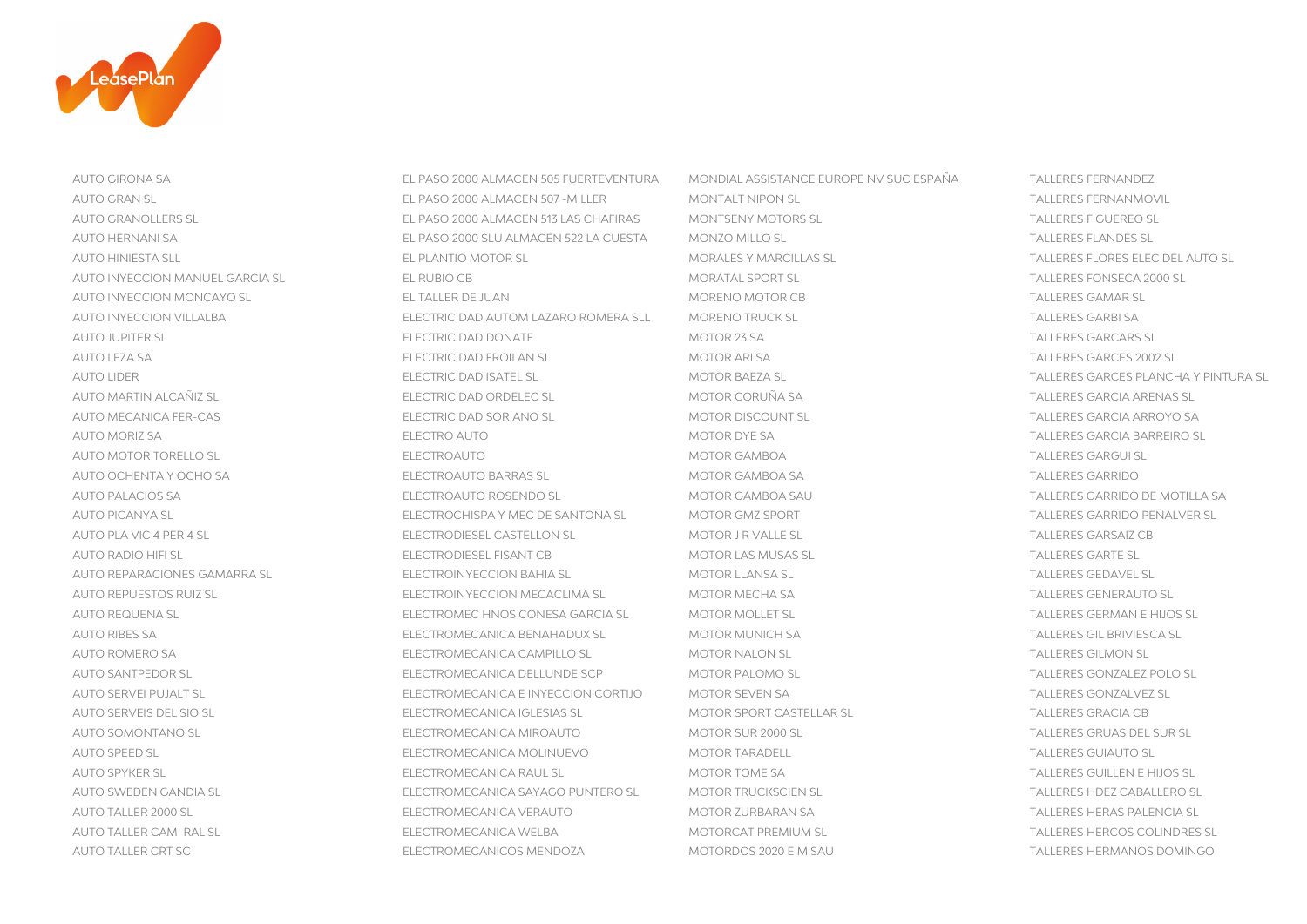

AUTO TALLER ENGUERA SL SOMEZ RUIZ SL ELECTROMOVIL SPORT SL SA MOTORES CADIZ SA SOMEZ RUIZ SL SA TALLERES HERMANOS GOMEZ RUIZ SL AUTO TALLER JUANOLA SL ELECTROTALLER DIESEL BARBASTRO SL MOTORES DEL PUERTO SL TALLERES HERMANOS PEÑARANDA SL AUTO TALLER MATEO GRANOLLERS SLOGION AND ELETROMECANICA MARSER AND MOTORKUAS SLL TALLER MATEO SLOGION AND SLOGION SLOGION AND SLOGION AND SLOGION AND SLOGION AND SLOGION AND SLOGION AND SLOGION AND SLOGION AND SLOGION AND AUTO TALLER MORRAL SL ELIMAR MOTOR SA MOTORPRIM SL TALLERES HERRERA MEDINA AUTO TALLER PAYAS SL ELITE AUTO MOTORSOL IMPORT SL TALLERES HIBRIDOS M R B SRL AUTO TALLER PULIDO CONSTRUIDO ELITE AUTO IBIZA ELITE AUTO IBIZA ELITE AUTO ELITE AUTO IBIZA ELITE AUTO IBIZA EL AUTO TALLER SALA SL EMECAR DE AUTOMOCION 06 SL MOTOS ABANDO TALLERES HNOS HERNANDEZ TORRECILLAS SL AUTO TALLER SIERRA SL ENGASA SA MOTOSPAZIO BARCELONA TALLERES HUESO VAL SL AUTO TALLERES ERASA SRL SAN ENREDOCAR CB MOTRI SA -SOLO MECANICA- SOLO MECANICA- TALLERES I ZAMBRANOS E HIJOS SL AUTO TALLERES ESTEBAN G SL ESCOBAR FERNANDEZ JOSE MOVIL 5 SA TALLERES IBAÑEZ AUTO TALLERES KIKO SL ESKUBI CAR LEIOA SL MOVIL AMOROS SL TALLERES INYECCION ETXEBARRI SL AUTO TALLERES MAVIFA SL ESPACIO MOTO SL MOVIL SA TALLERES ISIDORO LEDESMA S L AUTO TALLERES ROMO SA ESPAWAGEN SAU ESPANAGEN SAU MOVILCAP SL ESPANAGEN SAU ESPANAGEN SAU ESPANAGEN SAU ESPANAGEN SAU AUTO TALLERS PERE ESPECIALIDADES ELECTRICAS LAUSAN SAU TALLERS PERE SA TALLERES SA TALLERES SA TALLERES SA AUTO TEC VALENCIA SRLL ESPINOS E HIJOS SL MOVILNORTE SA TALLERES J ARCHE SA AUTO VENTAS RIAL SL ESTOP JUBANY JOSE M MOYAUTO SA TALLERES J M MORAL SL AUTO9TY FIVE SA ETORMOBIL SL ETORMOBIL SL ETORMOBIL SL ETORMOBIL SL ETORMOBIL SL ETORMOBIL SL ETORMOBIL SL ETORMOBIL SL AUTOBALMI SL EUROAUTO MOTOR SERVICE SL EUROAUTO MOTOR SERVICE SL EUROAUTO TOYOTA AVILES AUTOBELMONTE SL EUROCAMPAMOVIL TRES CANTOS SL EUROLOGICAL MULTIVAL PREMIUM AUTOCARPE CONCESIONARIO SL AUTOCARPE CONCESIONARIOS SL EUROCAMPAMOVIL TRES CANTOS SL-RENTING- MYCAROK LOGISTIC SERVICE SA TALLERES JESUS ESPAÑA E HIJOS SL AUTOCENTER MADRID CONTENTION CONTENTS OF TALLERES LESUS LOPEZ SL NADORALITO SL NADORALITO SL TALLERES LESUS LOPEZ SL AUTOCENTRO POLIGONO SL CHROMASTER ALBACETE CHROMASTER ALBACETE NATURAUTO SL CHROMASTER ALBACETE CHROMASTER ALBACETE AUTODIAGNOSIS BELLATERRA SL EUROMASTER ALCALA DE GUADAIRA NAVALMOTOS GABRIEL CB TALLERES JIMENEZ RIBAS IBIZA SL AUTODIESEL Y TURBOS HERMANOS CAIDAS SL EUROMASTER ALCOBENDAS NEGLIGENCIAS MANTENIMIENTO TALLERES JM GOMEZ SA AUTOELECAR SL EUROMASTER ALCORCON NEGLIGENCIAS SEGUROS TALLERES JOSE MARTINEZ SL AUTOELECTRIC PUJOL SL EUROMASTER ALGECIRAS NEREKO REPARACION SL TALLERES JOSMER AUTOELECTRICIDAD LUMBIARRES SL EUROMASTER ALICANTE CTRA OCAÑA NEUMATICOS ARCO IRIS SA TALLERES JUAN JOSE RIBERO SL AUTOELECTRICITAT JORDI SEGU SRL EUROMASTER ALMERIA NEUMATICOS SOLEDAD SL TALLERES JUAN MARTI SL AUTOEXPORT SA EUROMASTER ALZIRA EUROMASTER ALZIRA NEUMATICOS TXEPETXA SA TALLERES JUFER SL AUTOFER SL EUROMASTER ANTAS NEW CAR TENERIFE SL EUROPALEZ GONZALEZ GONZALEZ AUTOFLOTAS AUTOMOVILES Y SERVICIOS SL EUROMASTER ARCHENA NIETO MARCELO AUTOMOVILES SL TALLERES SL TALLERES SL AUTOFORMA SA EUROMASTER AUTOM Y SERVIC SA -MICHE NIETO MOTOR ALMERIA SL TALLERES JUMAR AUTOFORUM SA EUROMASTER BADAJOZ NIKKO CENTER MOTORS SL TALLERES JUROCARS

EUROCAMPAMOVIL TRES CANTOS SL-INDUSTRIAL MUNDOMOTOR LUGO TALLERES JCP AUTOKIMER SI AND TALLERES ILLUSTAL 2004 SL EUROMASTER BERIAIN NIPAUTO BARCELONA SI SAL TALLERES ILLUSTAL 2004 SL

TALLERES J A SANCHEZ TALLERES J M SALUDES TALLERES J SANTIAGO TALLERES JAVIER RODRIGUEZ **TALLERES JUMA**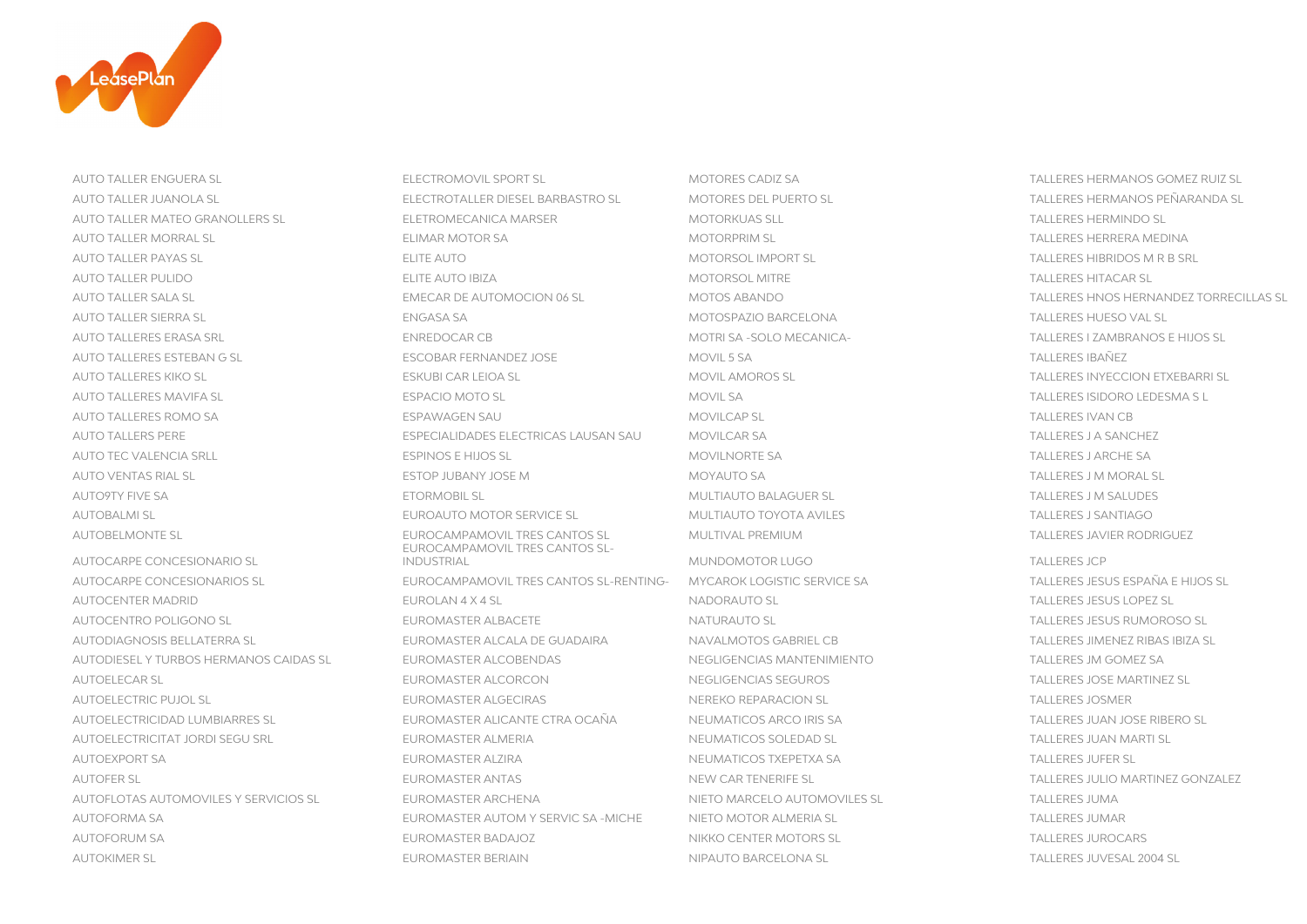

AUTOLAN EUROMASTER BETANZOS NIPON MOTOR SA TALLERES KEPA AUTOLEBEN MOTOR SLU EUROMASTER BILBAO SABINO ARANA NISSAN ANDALMOTOR NISSAN ANDALMOTOR AUTOLICA SA EUROMASTER BILBAO SAN IGNACIO NOAUTO SL TALLERES LA COLONIA SCA AUTOLIVER SL EUROMASTER BURGOS EL PERLADO NOBILAS IBERICA SL-INNOVATION-AUTOMAR BEHAVIDES SL EUROMASTER BURGOS VILLAFRIA NOEBA CAR TALLERES LATORRE AUTOMAR GANDIA SL EUROMASTER CACERES CTRA DE MIJADAS NOELAU 98 MOTOR SLU SAN SAN TALLERES LEGADO SL AUTOMARES SL EUROMASTER CARTAGENA NORAUTO FINESTRAT TALLERES LEGUINA SL AUTOMARISMAS SA EUROMASTER CASTELLON NORAUTO GAMARRA TALLERES LEON AUTOMECANICA ALMANZORA SL EUROMASTER CASTELLON CIUDAD TTE NORAUTO IRUN TALLERES LIMERATO IRUN TALLERES LIMER SL AUTOMECANICA FERMIN EUROMASTER CAUNER OURENSE NORAUTO JAEN TALLERES LINDAUTO SL AUTOMECANICA GOYRO SL CONTROLLERES LIZCANO SL CONTROLLERES LIZCANO SL EUROMASTER CIUDAD REAL NORAUTO JEREZ CONTROLLERES LIZCANO SL AUTOMECANICA JOAN SOLE SL EUROMASTER CORDOBA NORAUTO LOGROÑO TALLERES LOPEZ CARAVACA CB AUTOMECANICA SAN MIGUEL SL EUROMASTER CORUÑA FEDERICO TAPIA NORAUTO MANRESA TALLERES LOPEZ Y RIVERO CB AUTOMECANICA TALLERES BARJA SL EUROMASTER CTM TURISMO NORAUTO SALT NORAUTO SALT TALLERES BARJA SL AUTOMECATRONICA EUROMASTER CUENCA NORAUTO SAU TARRAGONA TALLERES LUCAS SL AUTOMENOR SA EUROMASTER FERROL LA GANDARA NORAUTO SAU TOMARES AUTOMOBILS A R MOTORS SL EUROMASTER GETAFE NORAUTO TALAVERA TALLERES LUMBRERAS E HIJOS SL AUTOMOBILS AIS SL EUROMASTER GIJON NORAUTO VALLADOLID TALLERES MACANAS SL AUTOMOBILS BERTRAN SL EUROMASTER GRANADA NORTE INYECCION F CUEVAS SLNE AUTOMOBILS CAJIGOS SL EUROMASTER GUADALAJARA TURISMO NOVA GALICIA SL TALLERES MAESTRE AUTOMOBILS CLAVELL SL EUROMASTER GUADALHORCE NOVELTRAC SLU AUTOMOBILS ESERMA SA EUROMASTER HUELVA NOVOCAR MOTOR SI SANTO DEL TALLERES MALAGON AUTOMOBILS FONT DEL RADIUM SL EUROMASTER HUELVA SAN DIEGO NOX ECOTALLER SL TALLER SL AUTOMOBILS PUIG EUROMASTER JAEN NUCESUR SL TALLERES MANUEL RUZ AUTOMOBILS SOLSONA SL EUROMASTER JEREZ NUEVO MOTOR 2 SL TALLERES MANUEL SUAREZ SL AUTOMOBILS SPORT AUTO SA EUROMASTER LAS ROZAS NUÑEZ MOTOR SL TALLERES MAR DEL PLATA SANTOR SE AUTOMOCIO BADALONA CRC3 SL EUROMASTER LLANES NUÑEZ MOTORAUTO SL AUTOMOCIO FABREGAT SL EUROMASTER LUGO NUÑEZ TALLER ELECTROMECANICO TALLERES MARCOS AUTOMOCIO GERMANS SANCHO SL EUROMASTER MADRID ANTONIO LOPEZ OARSO CAR SL TALLERES MARIANO EXPOSITO SL AUTOMOCIO JOBACAR SL EUROMASTER MADRID CLA PINTO TALLER OCALU SL AUTOMOCION ACOSTA SL EUROMASTER MADRID COLOMER ODENAUTO CONFINITION CONTRACTED AND TALLERES MARTIN LIZAGA SL AUTOMOCION GALLARDO SL EUROMASTER MADRID MANUEL TOVAR OLIVA MOTOR GIRONA SL AUTOMOCION HERNAIZ EUROMASTER MADRID TORREJON OLIVAN SL AUTOMOCION HNOS GARCIA MORENO SL EUROMASTER MADRID VILLALBA OLIVAUTO SL TALLERES MECANICOS DEL LITORAL SL

**TALLERES L G TRINIDAD SL TALLERES LA PISTA TALLERES LIMER SL TALLERES LOZAUTO SL** TALLERES LUCIANO CASANOVA SLU TALLERES MACEIRAS SL **TALLERES MAESTRE TALLERES MAINO** TALLERES MALU SL TALLERES MAR DEL PLATA SA **TALLERES MARCAS** TALLERES MARTIN & MORALES SL AUTOMOCION AUTAL & ACN SL EUROMASTER MADRID JULIAN CAMARILLO OLIVA MOTOR GAVARRES SL TALLERES MARTIN MONTERO SL -INDUSTRIAL-**TALLERES MASA TALLERES MASEGAL SL**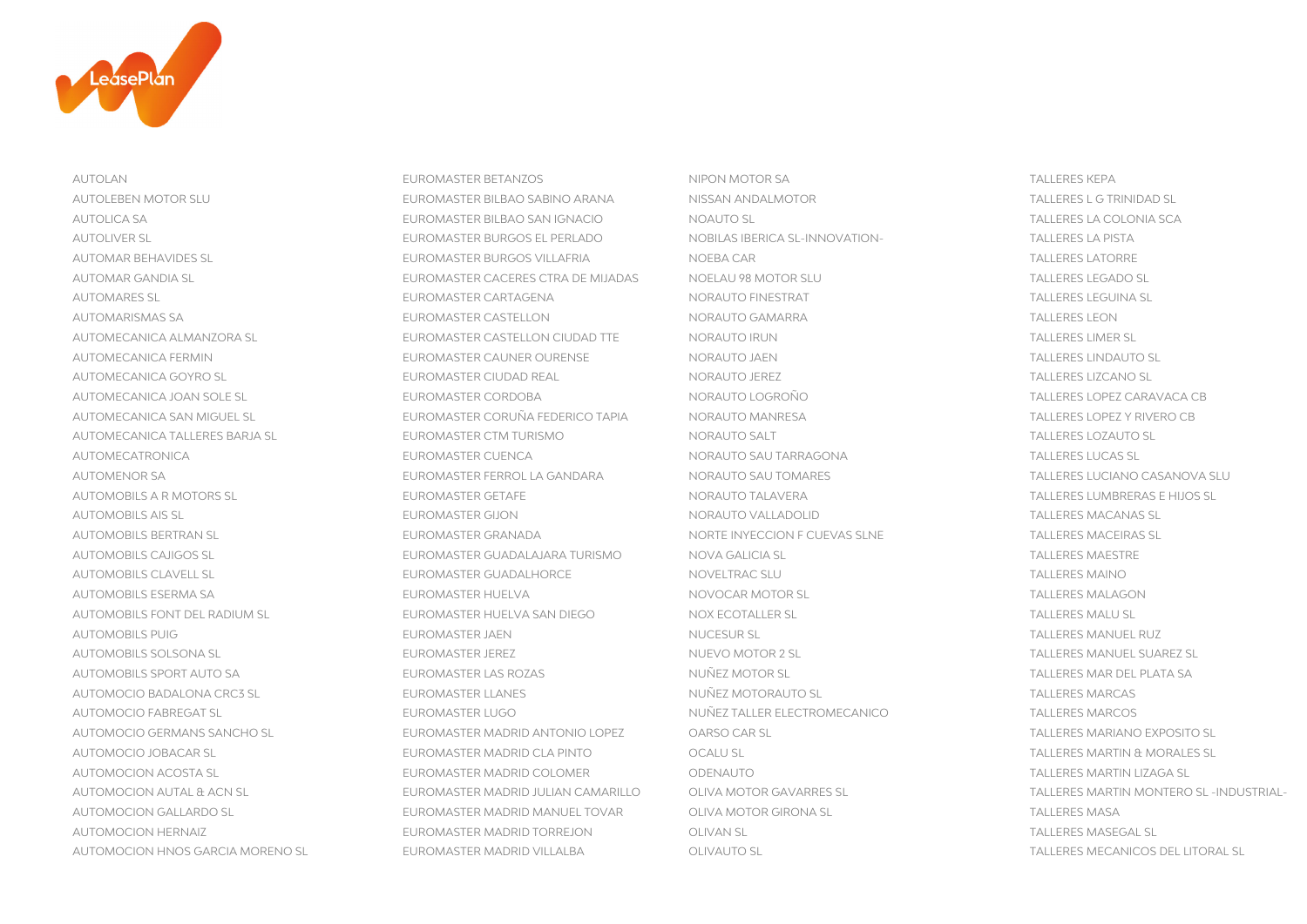

AUTOMOVILES ALBA SL EUROMASTER VILLENA PROVEEDOR GENERICO GARANTHIA TALLERES PEANSU

AUTOMOCION HNOS SUAREZ SL EUROMASTER MALAGA AV VELAZQUEZ OLIVICA SPORT SL TALLERES MECANICOS LA PAZ SL AUTOMOCION JOVIMAR SL EUROMASTER MALAGA EL VISO OLOT MOTOR SL TALLERES MECANICOS NAVAZO SL AUTOMOCION LA JUNQUERA SL EUROMASTER MANACOR ONAUTO SA TALLERES MENDEZ FERNANDEZ SL AUTOMOCION LOBAUTO SL EUROMASTER MARBELLA ONDINAUTO 2 SL TALLERES MENDEZ JIMENEZ SL AUTOMOCION MANGUDO SL EUROMASTER MERIDA EL PRADO ONDINAUTO SL TALLERES MEYCA SL AUTOMOCION MARIANO LOPEZ EUROMASTER MOLINA EUROMASTER MOLINA AND CONLE CAR SL CONNECT CONNECT CONSIDERES MICOL SLL AUTOMOCION MARSAUTO EUROMASTER MURCIA ONTINYENT UPE MOTORS SL TALLERES MIGUEL BERGES SL AUTOMOCION MOLL SL EUROMASTER NOVOA SANTOS CORVECAME TENERIFE SL SANTOS TALLERES MIGUEL DE LA CALLE SL AUTOMOCION PARRA CHAPA Y PINTURA SL EUROMASTER OIARTZUN OURENSE SERMOVIL TALLERES MIGUEL RAMOS SL AUTOMOCION PEREZ BOLIVAR EUROMASTER OLABERRIA OVIDIO AUTOMOVILES SL TALLERES MIGUEL TERRASA AUTOMOCION RAMOS SA EUROMASTER ONZONILLA LEON PAJARES GARCIA ELOINA TALLERES MILAUTO SL AUTOMOCION RICO SL EUROMASTER ORENSE POLIGONO BARREIROS PALET MOTOR AUTOMOCION RUBIO RODRIGO SA EUROMASTER OVIEDO SIERO PARCHES Y RUEDAS SL TALLERES MOISES CALVO SL AUTOMOCION SEREA SL EUROMASTER PALENCIA PARCMOTORDOS SL TALLERES MONTECARLO AUTOMOCION TURIVAL EUROMASTER PALMA CAN VALERO PECAUTO SL TALLERES MONTEMAR AUTOMOCION Y CARROCERIAS TUDELA SL EUROMASTER PALMA SON CASTELLÓ PEDRO MORON E HIJOS SL AUTOMOCIONES HERMANOS MELLADO SL EUROMASTER POZUELO PEDRO PEREZ E HIJOS SL AUTOMOPE SL EUROMASTER PUERTOLLANO PEREZ PASCUAL SL TALLERES MOTORISAN SALLERES MOTORISAN SALLERES MOTORISM SA AUTOMOTOR EUROMASTER RIBARROJA PEYBER MOTOR SL TALLERES MOTOR SL TALLER SERVICES SL TALLER AUTOMOTOR ASISTENCIA CANARIAS SL EUROMASTER SALAMANCA PINTUMAX 3000 SL AUTOMOTOR BIKAR SA EUROMASTER SAN COSME PIQUER TURISMOS SL AUTOMOTOR CANARIAS 2 SLU EUROMASTER SAN SEBASTIAN DE LOS REYES PIRINEU AUTOMOCIO SA TALLERES NTRA SRA DE LOS MILAGROS AUTOMOTOR CHICLANA SL EUROMASTER SAN VICENTE DEL RASPEIG PLANXISTERIA I PINTURA ROGELIO SL AUTOMOTOR COSTA SLU EUROMASTER SANTANDER CAMARGO PLANXISTERIA JOAN IGLESIAS AUTOMOTOR EXPERIENCE SL EUROMASTER SANTIAGO-MILLADOIRO PLANXISTERIA Y PINTURA DE COCHES AUTOMOTOR FERNANDEZ SL EUROMASTER SEGOVIA PLAZA MANZANARES SL AUTOMOTOR HNOS MARIN SL EUROMASTER SEVILLA CTRA CARMONA PLAZAS BOSCH FRANCESC AUTOMOTOR LA PALMA SL EUROMASTER TRAPAGA POVEDAUTO SL TALLERES ORANTOS E HIJOS SA AUTOMOTOR LOS ANGELES SL EUROMASTER TRES CANTOS PRADOS & JURADO MOTOR SL TALLERES PACHECO AUTOMOTOR PREMIUM SL EUROMASTER TUDELA PREMIERCAR SL TALLERES PACO ALABARCE SL AUTOMOTOR QUINTANAR SL EUROMASTER VALENCIA EUROMASTER VALENCIA AUTOMOTOR Y SERVICIOS SA EUROMASTER VALLADOLID TURISMO PRODUCTOS AUTOMOTRICES SA AUTOMOTOR Y VENTAS SL EUROMASTER VIGO PROTOCAR SL TALLERES PALMOSAUTO SL AUTOMOTRONIC SL EUROMASTER VIGO PORRIÑO PROVEEDOR GENERICO

**TALLERES MIRAMONTE TALLERES MOREY SL** TALLERES MOTOR PLAZA TALLERES MOTORISAN SAL **TALLERES MUIÑOS** TALLERES MULTIVAL SLU **TALLERES MUNUERA SL** TALLERES NUEVO MUNDO SL **TALLERES Ñ SL TALLERES ÑOÑO MOTOR** TALLERES O CASTRO SL TALLERES ONIEVA GONZALEZ SL **TALLERES PACO SC TALLERES PALMER TALLERES PASTOR Y GANDIA**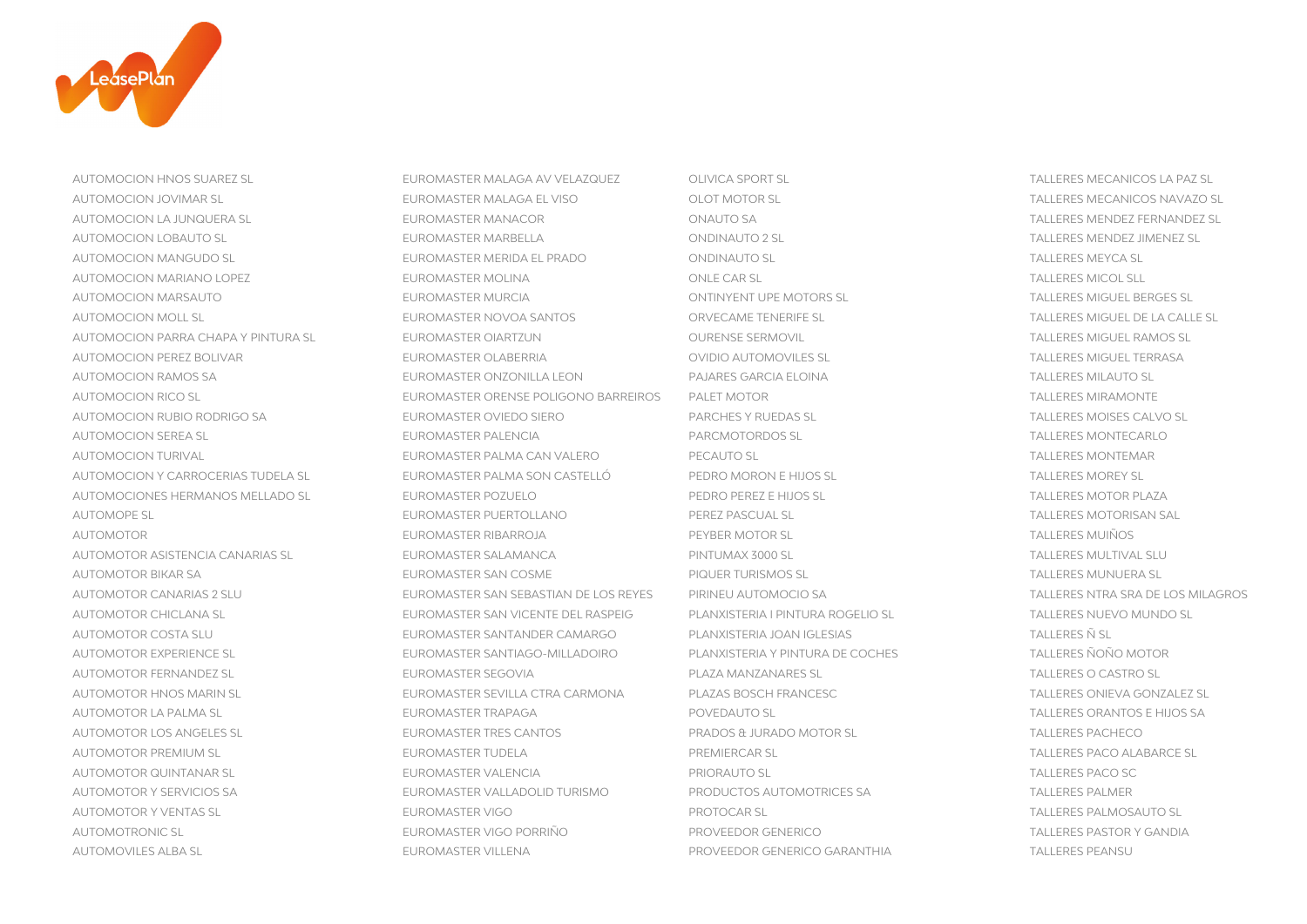

AUTOMOVILES ALZIRA SL EUROMASTER VITORIA-GAMARRA PROVEEDOR VH EMPLEADO VALORACIONES TALLERES PEDRO MADROÑO SL AUTOMOVILES ANTAMOTOR SL EUROMASTER XATIVA PSA RETAIL A CORUÑA TALLERES PEDRO NUEVO SL AUTOMOVILES ARTAL SL CENTRO PORCHE ZARAG EUROMEIN S COOP PUEBLA MUNDOMOTOR TALLERES PEÑA OROEL SL AUTOMOVILES AUTO MOTOR SL EUROREPAR SESEÑA PUENTE FUSALBA RAMON TALLERES PEÑALVER MARTINEZ SL AUTOMOVILES AXEL SA EUROTALLER CHEMAUTO PUERTO TALLER EL PALMAR SL TALLERES PEÑAULLAN SL AUTOMOVILES AXEL SA -INVERSION- EUROTALLER GARATGE VIVES PUERTO TALLERES ALDANA SI AUTOMOVILES BERTOLIN SL -MECANICA- EUROTALLER JOSE PALAU PUJANTE PREMIUM SL AUTOMOVILES BLEGA SL EUROTALLER LA LOMA PULPI AUTOMOCION SL TALLERES PEROLET SL AUTOMOVILES CAPDEVILA EUROTALLER MECAJIMA PURULLENA MOTOR SL TALLERES PEYMA AUTOMOCION SL AUTOMOVILES CARTI SL EUROTALLER MIGUEL GARCIA QUADIS AUTOCENTRE MARESME TALLERES PIFA AUTOMOVILES CASTALIA SL EUROTALLER ROBERTO REY AUTOMOVILES CASTALIA SL AUTOMOVILES DANTE SA EUROTALLER SESEÑA QUIAUTO SA TALLERES POLIAUTO SL AUTOMOVILES DIMOLK SI CHE EUROTALLER TALLER JULIAN CULLAS MOTOR SR SL CHE EUROTALLER TALLERES POMEDA SL AUTOMOVILES DURA SL EUROTALLER TALLERES REYES GUILES CONCESIONARIOS I SL TALLERES PORTO ANNO 1999. ANNO 1999 A AUTOMOVILES EDUARDO SL EUROTALLERES MIGUELES SLU QUILES CONCESIONARIOS SL TALLERES PRA SL AUTOMOVILES EL CARMEN SL EUROTALLERES SL EUROTALLERES SL EUROTALLERES SL EUROTALLERES SA TALLERES A AUTOMOVILES GAMIZ 2013 SL EUSKO JAURLARITZA GOBIERNO VASCO RACE ASISTENCIA SA RASISA AUTOMOVILES HERMANOS NUÑEZ 4X4 SL EUSKOAUTO 2003 SL SANTO AND RAFA MOTOR SL AUTOMOVILES IGNACIO SL EUSTERIO DE LAS HERAS E HIJOS SL BAFAEL AFONSO SL AUTOMOVILES JESSICAR SL EUTRASA RAFAEL ALMENAR SA TALLERES RAMOS MARTINEZ SL AUTOMOVILES JOGARAL SL EXCLUSIVAS PONT SA RAFAEL SALAZAR RUEDA SA TALLERES RAYCAR CB AUTOMOVILES IUAN FCO NAVARRO CONSERVATOR CONSERVATIVE EXTRECAR SI CONSERVATOR CONSERVATOR RALARSA HOLDING SI CONSERVATOR TALLERES RDA AUTOMOVILES JUAN GINER SL EYLO MOTOR SL EXAMON SANTOS SL SANTOS SL SANTOS SL SANTOS SL SL SANTOS SL SL SL SL S AUTOMOVILES KONDIA SA FEROME SA RAMON VILAS CB TOME SA RAMON VILAS CB TALLERES RAMON VILAS CB AUTOMOVILES LAGUNA SL FABREGADA 19 MOTORS SCP RAPIAUTO AUTOMOVILES LICAR SA FALAFA SA RASAUTO CB TALLERES RIERA DUVAL SL AUTOMOVILES MEXUR SL FC\*RAFAEL ALMENAR SA RAYNA SL TALLERES RAYNA SL AUTOMOVILES MIGUEL ALVAREZ SL FEDERAL SIGNAL VAMA SAU RCB MOTOR BEGUES SL AUTOMOVILES MOSANCAR SA FEPISA OROTAVA SL REAGROUP BARCELONA TALLERES ROBLES SA AUTOMOVILES MUÑIZ HNOS CANTABRIA SL FERAICO MOTOR SL CHERAICO MOTOR SL REAGROUP LEVANTE AUTOMOVILES NIETO SA FERGIL AUTO SLU REBOOT 010 SL TALLERES RODRIGUEZ TOLEDO AUTOMOVILES PG S CRISTOBAL SA FERNANDEZ ALTUZARRA JOSE(AUTO-OYON) RECAMBIOS CAN BRUIXA SL TALLERES ROLME SL AUTOMOVILES PORCEYO SA FERNANDEZ LOPEZ JOSE AMADEO RECAMBIOS MARRATXI SL AUTOMOVILES PUENTE TOCINOS SL FERNANDEZ MARCOS DAVID AUTOMOVILES PUERTA NORTE SL FERRI AUTO SELECCION SA RED CAR SUR SL FERRI AUTO SELECCION SA RED CAR SUR SL FALLERES RUGE SL

TALLERES PEPE PELOTE **TALLERES PERIAGO SL TALLERES PIORASA SL TALLERES PORTO TALLERES PRIZAN SA TALLERES QUART SL** TALLERES RAMON ALVAREZ **TALLERES RAMOS TALLERES RAYCAR CB** TALLERES RIAL SL **TALLERES RIANXO SL TALLERES RICARDO GARCIA** TALLERES RIVERCARS SL **TALLERES ROBLES TALLERES RODOMI SL TALLERES RUBEMAR TALLERES RUFINO SL**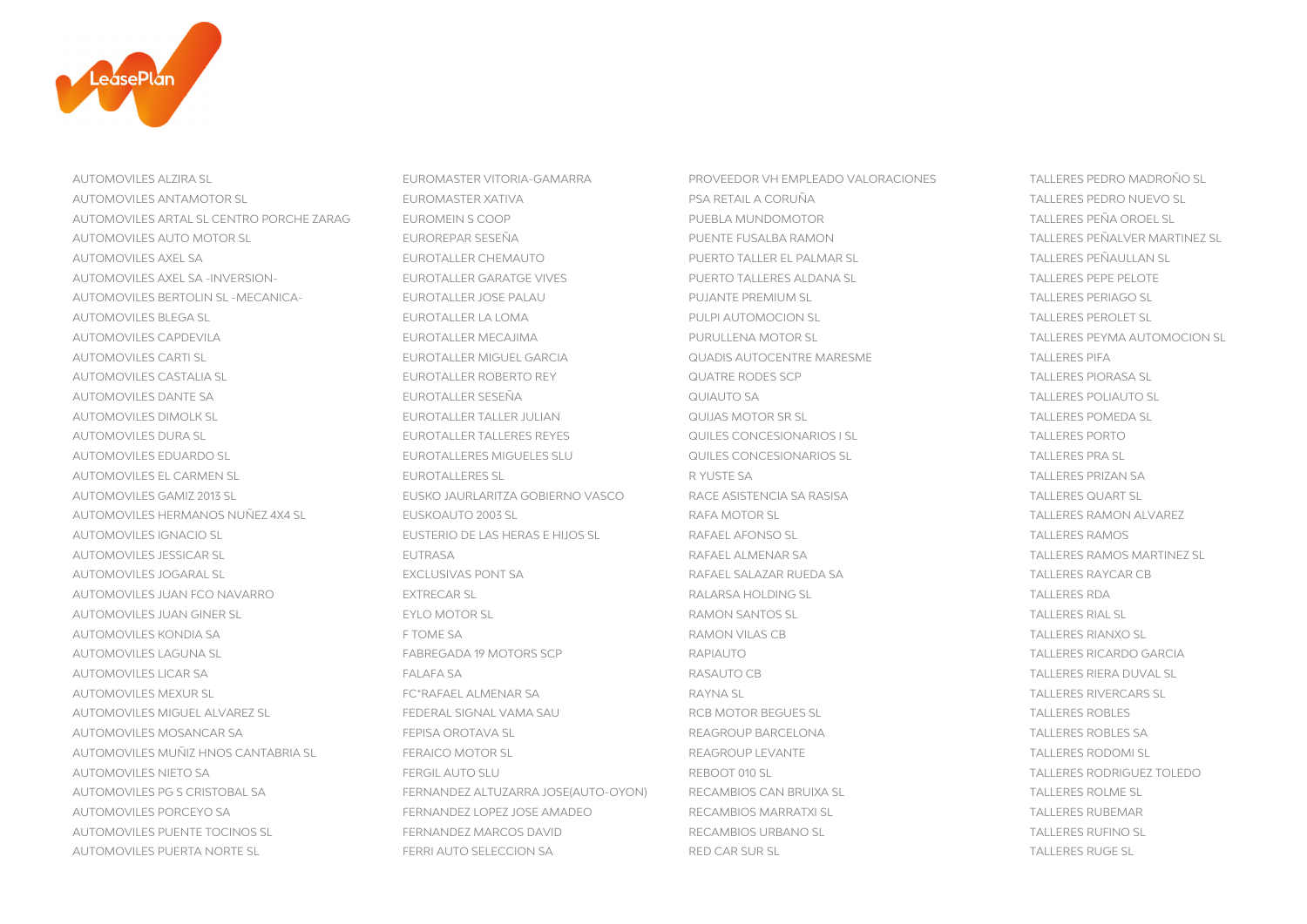

AUTOMOVILES R G PALMA DEL RIO SL FIAT CHRYSLER AUTOMOBILES SPAIN SA REDCAR CUSTOMS TALLERES RUVAMAR SL AUTOMOVILES SALA RODRIGUEZ SLU FIMALAGA SA REGIO MOTOR SA REGIO MOTOR SA TALLERES SALAR REGIO MOTOR SA TALLERE AUTOMOVILES SALA RODRIGUEZ SLU(EUROTALLE FLEET CARE SERVICES SL REICOMSA TALLERES SAGRAMAR SL AUTOMOVILES SARO SL FLOMART MECHANICS RELAUTO CB TALLERES SAN ANDRES SL AUTOMOVILES TECNO-HUELVA SL FLORIDA ASISTENCIA SL REMM GUITART SL TALLERES SAN FERMIN AUTOMOVILES VALLE DE GUIMAR SL FOOD TRUCK AUTOMOCION SL REMM MULTIMARCA-REAUTO TALLERES SANCHEZ AUTOMOVILES VICAUTO SA FRIMOTOR CB FR MOTOR CB RENAULT RETAIL GROUP ALCORCON AUTOMOVILES VILLAVERDE GARCIA SL FRANCISCO MARCOS SA RENAULT RETAIL GROUP BARCELONA SA TALLERES SANCHO ABARCA AUTOPICHI SL FRANCISCO PASCUAL PASCUAL SL RENAULT RETAIL GROUP LEVANTE SA AUTOPLUS FRANK AUTOMOCIO REP CHAPA PINTURA MACHUCA SL TALLERES SANTA CRUZ AUTOPODIUM SA FRANQUICIAS SEGUROS REPACAR TALLERES SANTA CRUZ DE CARAVACA SL AUTOPREMIER BAVIERA SA FRECUENTEX SL FRECUENTEX SL REPARACIO DE LAUTOMOBIL M GALLEGO SL AUTOPREMIER MALAGA FUTURWAGEN REPARACION DEL AUTOMOVIL CARLOS SL TALLERES SANTOLAYA SL AUTOREPARACIO MAYORAL GALAN ORTIZ JESUS REPARACION INYECCION DIESEL SL-SERDISA GALAN ORTIZ JESUS SANTOS ASTUR SERDISA AUTOREPARACIONES COUTO SL GAMBOA AUTOMOCION SA REPARACION VEHIC HERMANOS MARTIN SL TALLERES SANXENXO SL AUTOREPARACIONES FUENTES SL GAMBOA ECOAUTO SA REPARACIONES DEL SUR SL AUTOREPARACIONES ISIDRO SL ETALLERES ISIDA EN EL GANDARA MOTOR SA SENTENTE ERAMANCAR SL TALLERES SERAMANCAR SL AUTOREPARACIONS FERMA SL SARAGE 2000 AUTOMOCION SL SARAGE 2000 AUTOREPARACIONES ROHU SL AUTORESCATE VIROLLA SL GARAGE ANDREU SA REPARACIONES SAN SIMON SL TALLERES SKOTO SL AUTORREPARACIONES ARROYO SL SANTA EL GARAGE GALICIA SL SOLIGIONES SANTA FE SL SOLIGIONES SANTA FE SL AUTOS AL MAZARRON SL EN EN GARAGE MIGUEL SL EN EN EL DE REPARACIONES Y VENTAS SA AUTOS ANGEL DUVE GARAGE MURILLO ILARDUYA REPARAUTO S TALLERES SORIANO JALANCE SL AUTOS BAIX CINCA 2005 SL GARAJE CASTELOS SA REPARAUTOS KIMAR SLL TALLERES SOROLLA SL AUTOS BELLAMAR SL **AUTOS BELLAMAR SL** GASTRO SL GARAJE COVADONGA CANGAS DE ONIS SL REPUESTOS Y TALLERES CASTRO SL AUTOS CAAMAÑO SL GARAJE EGUIETXA SL RIAMOVIL SL TALLERES TANDEM SL AUTOS CELCHA SL CHARA GARAJE EKIN SL GARAJE EKIN SL GARAJE EKIN SL RIBERCAR MOTOR SL CHARAMONA SL TALLERES TARAMONA SL AUTOS CHANZA SL GARAJE HURACAN SL RIMAUTO TERUEL CAR SL TALLERES TARRAGONA AUTOLICA SA AUTOS CHIRVECHES SL EXERCICIÓN DE SARAJE INGLES SL ENTRE EN ENGLISHED AUTOS CHIRVECHES SL AUTOS DUERO CARAJE LEON SL GARAJE LEON SL RNO BYMYCAR BARCELONA SL STALLERES TODODIESEL SL AUTOS DUNAS SL GARAJE MOTOR ROBERTO DOMENECH SL TALLERES TOMAS JOAQUIN SL AUTOS ESTEVAL SL GARAJE OÑATI SC ROCIAUTO RAPID SL TALLERES TORIJA SL AUTOS FERGUEZ SL GARAJE RUFINO SL RODABAIX SL TALLERES TORRES ROJO SL AUTOS IGUERMAN SL GARAJES GARCIA 1974 SL RODI FRARES SL TALLERES TRABA SL AUTOS ILLARRA SLL ETALLERES TALLER ETALLERES TALLERES TALLERES TALLERES TALLERES TALLERES TRABALLERES TRABALLERES TRABALLERES TRABALLERES TRABALLERES TRABALLERES TRABALLERES TRABALLERES TRABALLERES TRABALLERES TRABALLERES AUTOS J RIVADA R SLU CHARATGE BARCELONA GARATGE BARCELONA RODI METRO SL CHARATGE ANNO 1999 ANNO 1999 ANNO 1999

**TALLERES SABINCAR SL** TALLERES SANCHEZ FLORES SL TALLERES SANCHO Y AVILA SLL TALLERES SANTI ENRIQUE SA TALLERES SANTOS ASTUR SL TALLERES SANZ PONCELA SL **TALLERES SEOANE** TAI LERES SERON SL TALLERES SOLIS MARQUES SL **TALLERES SONEIRA SA TALLERES SOTILLO SA TALLERES TECO SL TALLERES TRABAL**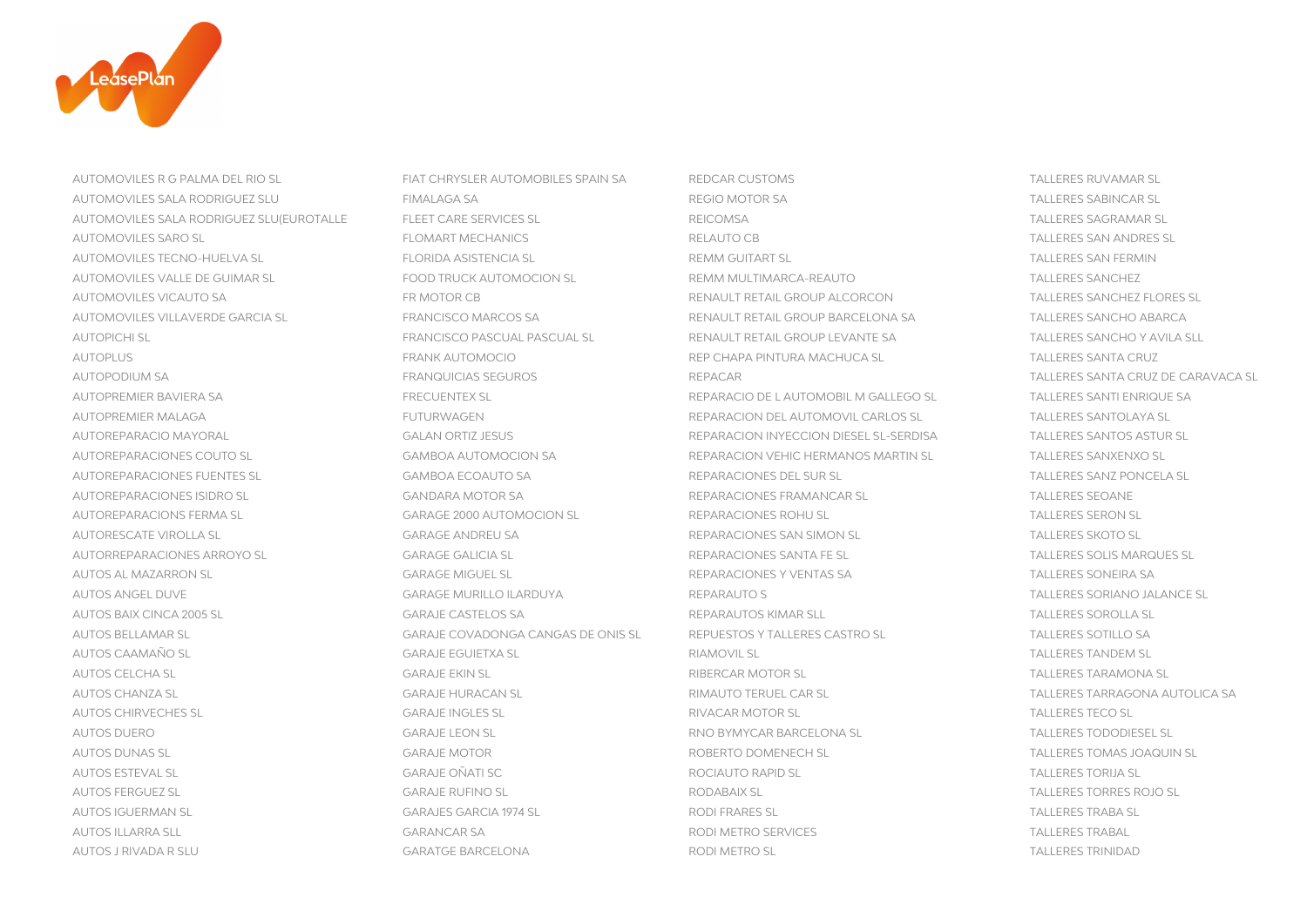

AUTOS JORA SL GARATGE INTERNACIONAL RODI MOTOR SERVICES-CENTRO 158 TALLERES VARSAN SL AUTOS L OLLA SL GARATGE PLANA SA RODI SIA SL TALLERES VEHINTO SL AUTOS LEMOS SL GARATGE SIMON SL RODOVIGO SL TALLERES VELYROS AUTOS LOPEZ SL GARATGE ULLES SA RODRIGO FABUEL JOSE TALLERES VICENTE BAYARRI SL AUTOS MAPE SL GARCIA GONZALEZ ANTONIO ROFERVIGO SL TALLERES VICENTE SORIANO SL AUTOS MASSAMAGRELL Y COMARCA SL GARCIA LUQUE MIGUEL ANGEL GOMACAR AUTOS MINERVA GARCID SL ROMACAR ABS SL TALLERES VIDER SL AUTOS NIGORRA SL GARRIZ MOTOR SL -RENTING- ROMACAR ABS SLU SANTOS DE SANTOS SLAGO DEÑA HORMIGOS SLAGO DE SANTO AUTOS OLITELDE SL GARUM MOTOR SL ROMAKURUMA SL TALLERES VILLA HERMOSA SL AUTOS PEDROSA GASSET AUTOMOCIO SL ROMAKURUMA SLU TALLERES VISO SL AUTOS QUIROS ESPINOSA 2003 SL GAURSA ARABAUTO NISSAN IURRETA ROMAN ORTEGA JUAN MANUEL AUTOS RAMBA HERMANOS RAMOS SL GAURSA ARABAUTO SL SANTO SON ROMAUTO GRUP CONCESSIONARIS SL AUTOS RAMIREZ E HIJOS SLL GAURSA ARABAUTO SLU ROMAUTO SLU TALLERES Y GRUAS DIAZ AUTOS RODRIGUEZ MONTES PUENTE SL GAURSA AUTOAK SL ROMICAR AUTO SL TALLERES Y GRUAS GAMA SL AUTOS SAFAMAR SA GEL MAR CB ROMO RECION JUSTO TALLERES Y GRUAS JULIO SL AUTOS SERMAGA SL GEMOVIL GETAFE ROMOVIL SAL TALLERES Y GRUAS MUÑOZ SL AUTOS TARAUTO SL GEMOVIL LEGANES RONDAMOVIL SA TALLERES Y GRUAS VILLAROSA SL AUTOS TIETAR GVG SL GERMANS GELIDA SA ROTONDA MOTOR SL TALLERES Y MECANICAS ESTEBAN AUTOS VELASCO SL GERMANS GUILLEN SCP ROYSAN AUTO SA TALLERES Y RECAMBIOS ARGANYA 97 SL AUTOS VULPE SL GEROA ELKARTEA SL RUBI AUTOMOVILES LLUCMAJOR SL TALLERES Y RECAMBIOS MORERA SA AUTOS ZAMUDIO MOTOR SL CONTROL COSLADA SL GICAUTO COSLADA SL TALLERES Y RUBIO MOTOR COSLADA SL AUTOS ZUMAIA SL GIL AUTOMOCION RUCAUTO SL TALLERES Y REPUESTOS MARTIN SL AUTOSALDUBA SA GIL AUTOMOCION DEL HENARES SL RUGAUTO SA TALLERES ZABALA SL AUTOSARRIA PEDRALBES SA -MECANICA- GIL AUTOMOCION -MITSUBISHI RUGOMAR MOTOR SL AUTOSER ESCORIAL SL GIL MOTOR SA RUNIEM AUTO SL TALLERES SCORIAL SL TALLERES ANNIEM AUTO SL AUTOSERVICIO CORIN METAL SLU GILAUTO SA CILAUTO SA RIXR MOTORSPORT E AUTOSOTELO REPARACIONS SL STRUGIONS SL STEJEDA E HIJOS SL AUTOSPORT IBI SL GINES HUERTAS CERVANTES AUTOMOCION SL GA DE TRACCION AUTOTALLER CACICEDO SL GINES HUERTAS CERVANTES SL SABELDAI SL TALLERS CAN BASSA SL AUTOTALLER ROEL SL GINES MENDOZA PAGAN SACASA SA TALLERS CELESTI FARRE SL AUTOTALLERES REINA FELICIA SC SAFA CORDOBA VOLKSWAGEN SAFA CORDOBA VOLKSWAGEN SAFA CORDOBA VOLKSWAGEN AUTOTALLERS MILENIUM SL EXECUTIVE SAFAFUSION SL GIRONES BUJEDA ANTONIO AUTOTECNICA BUÑOL SL ESTADO EN CORPORATION SA SAFAMOTOR AUTOS SL AUTOTECNIKA 2012 SL GLORIASOL SLU SAFAMOTOR SA TALLERS G PRIEGO SL AUTOTRACTOR RAMIREZ SL SOL GOIKO AUTO XXI SL SAGUNTINA DE AUTOMOCION SL SAGUNTINA DE AUTOMOCION SL TALLERS GT TARRAGONA SL

**TALLERES VICUSAUTO SL** TALLERES Y AUTOS VALDERRAMA SL TALLERES Y CARROCERIAS TAR SL **TALLERES Y RECAMBIOS PF TALLERES ZAMBRANO SL TALLERES ZARAUTO TALLERRES A RUIZ** TALLERS BALMOTOR SL **TALLERS BERMUDEZ TALLERS CRUZ** TALLERS ESCLUSA SL **TALLERS FERCAR**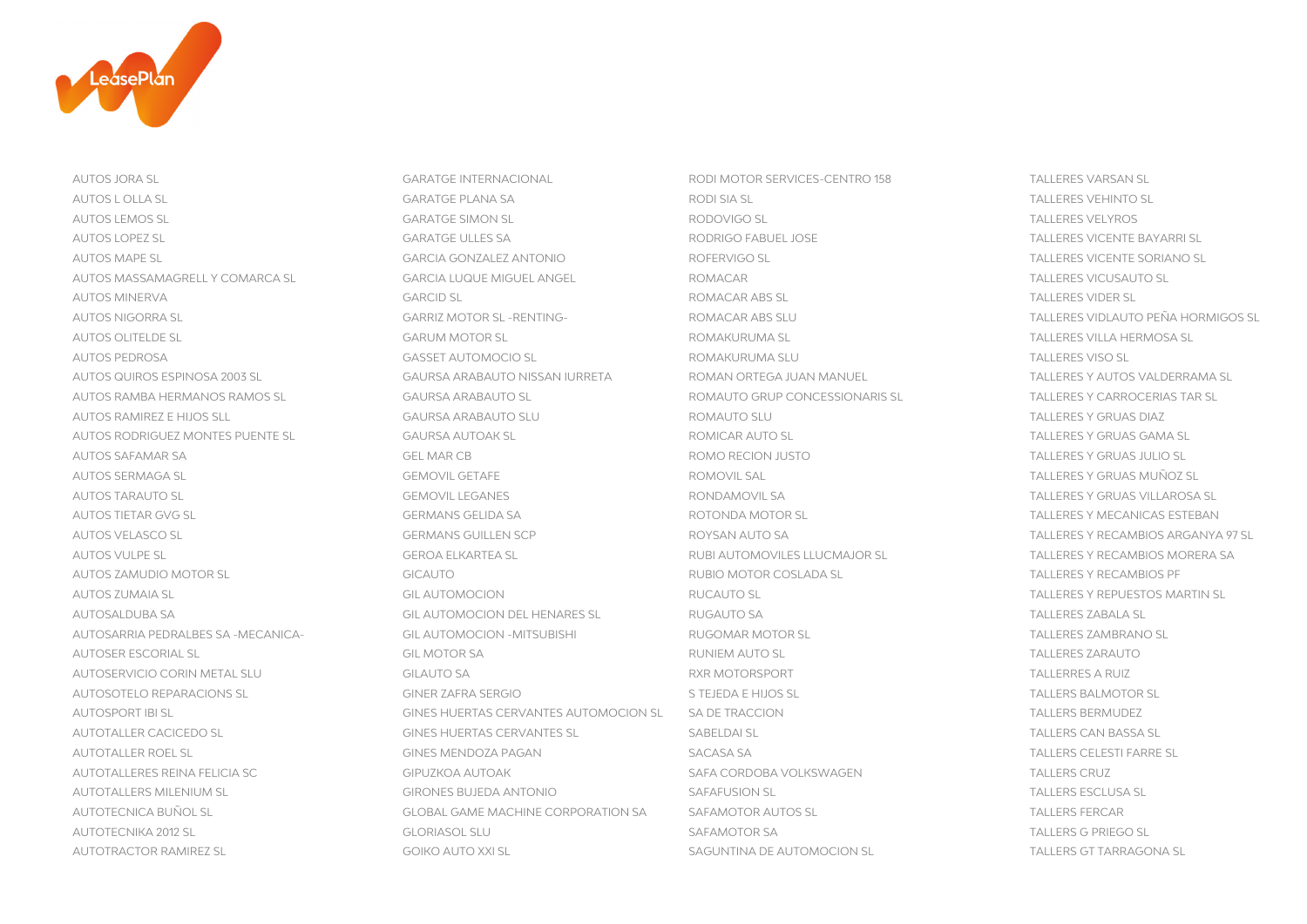

AUTOVICAN ARANDA SL GOIRI 78 SL SAISSMOTOR SL TALLERS JOBO SCP AUTOVICAN SL GONSAUTO SC SAKIMOVIL SLU TALLERS MABER AUTRASA SL GONZALEZ GONZALEZ MIGUEL SALA HERMANOS IMPORT SLU TALLERS MARTI TRUCK SL AVANT GARANTIAS SL SALA HERMANOS SLU SOODYEAR DUNLOP TIRES ESPA#A SA SALA HERMANOS SLU AVILAUTO CB GOROCAR SLU SALA MARINA SLU(EUROTALLER) TALLERS MONTBLANC SL AVISA GRALLA MOTORS SA SALAMAÑA MOTOR SLAGA SALAMAÑA MOTOR SLAGA SALAMAÑA MOTOR SLAGA SALAMAÑA MOTOR SLAGA SALAMAÑA MOTOR SLAGA SALAMAÑA MOTOR SLAGA SALAMAÑA MOTOR SLAGA SALAMAÑA MOTOR SLAGA SALAMAÑA MOTOR SLAGA SALAMAÑA M AYALA AUTOMOCION GRANADA SERV DE MOVILIDAD Y AUTOMOCION SALAMAÑA MOTOR SL-AUDI TALLERS MORALES SCP AYERDI MOTOR SI SALAMANA GRANADAMOCION SALAMAÑA MOTOR SL-VOLKSWAGEN SALAMAÑA MOTOR SL-VOLKSWAGEN TALLERS RAMON PONS SL AZNAR GALLARDO PEDRO MIGUEL MARIN SAENZ GRATAL MOTOR SA SAMER VEHICULOS INDUSTRIALES SA TALLERS SAN MARTIN AZR ALITOS AND TALLERS SANT PALLS AND GRAU MOTOR SL SAN MARINO MOTOR SL SAN MARINO MOTOR SL SANT PALLERS SANT PALLS AZUDTURIS SL GRESALBA SA SAN PABLO MOTOR SL TALLERS SAN PABLO MOTOR SL BADIMOBIL SL GRUAS VALLS MOTORS SL SANCHEZ CAÑAS LUIS TALLLERES MYG 2016 SL BAHIA AUTOMOCION SL **EXAMBO MOTOR SL** GRUPAUTO 2002 SA SANFELIU MOTORS SL SANFELIU MOTORS SL SANFELIU MOTOR SL SANFELIU MOTOR SL BAIX EBRE MOTOR SA GRUPO ALEXIS REYES SLU SANIKAR SL BARCELONA CENTRIC CARS SA GRUPO CAR SERVICE BARQUIER SLU SANLUQUENA DE AUTOMOVLES- SANTOS SL BARESA DE TALLERES FERNANDEZ MARCOS SL GRUPO LETAMENDI SL SANT ANDREU MOTOR SA TAVESA TAVES SA TAVES SA TAVES SA TAVES SA TAVES SA TAVES SA TAVES SA TAVES SA TAVES SA TAVES SA TAVES SA TAVES SA TAVES SA TAVES SA TURISMOS S BARNA WAGEN GRUPO MOTOR LA CAÑADA SL SANZ GRACIA JULIO BARRAL AUTO SL GRUPONANI SL GRUPONANI SL SARACOSTA MOTOR ARAGON SA TEAMS MOTOR SA TEAMS MOTOR SA TEAMS MOTOR SA TEAMS MOTOR SA TEAMS MOTOR SA TEAMS MOTOR SA TEAMS MOTOR SA TEAMS MOTOR SA TEAMS MOTOR SA TEAMS MOTOR SA TEAMS BARRATXI MOTOR 2012 SL SARO SARO SARO GOSX CARROSSERIA SARO SARO MOVIL SL SARO MOVIL SL SARO MOVIL SL SARO MOVIL SL SARO MOVIL SL SARO MOVIL SL SARO MOVIL SL SARO MOVIL SL SARO MOVIL SL SARO MOVIL SL SARO MOVIL SL SARO MOV BASILIO BLANCO SL SARSA TECHNIK GUCONSA AUTO SA SARSA SARSA SARSA SARSA SARSA SARSA SARSA SARSA SARSA SARSA SARSA SARSA SARSA SARSA SARSA SARSA SARSA SARSA SARSA SARSA SARSA SARSA SARSA SARSA SARSA SARSA SARSA SARSA SARSA BASQUE MOTOR GUDICAR SL SARSA MOTOR SA TECNIFRENOS SA BAYCAR GUIJAR MOTOR SA SARSA VALLES SA TECNOAUTO RAMIREZ SL BCA ESPAÑA AUTOSUBASTAS VEHICULOS S GUILARTE HERMANOS SA SARSA VALLES SA (AUDI VW) TECNOCAR BCS ARAUTO COMPUZCOA AUTOAK SL SATAFI MOTOR SL SATAFI MOTOR SL SATAFI MOTOR SL TECNOLOGIA DEL AUTOMOVIL PACHECO SL BECO AUTOMOCION SL SAUZAUTO SURUTZE AUTOAK SL SAUZAUTO MOTOR SL SAUZAUTO MOTOR SL SAUZAUTO MOTOR SL SAUZAUTO MOTOR SL SAUZAUTO MOTOR SL SAUZAUTO MOTOR SL SAUZAUTO MOTOR SL SAUZAUTO MOTOR SL SAUZAUTO MOTOR SL SAUZAUTO MOTOR BECO AUTOMOCION SL-EUROTALLER- GUSA SL SAVOY SA TECNOMOTOR SAVOY SA BEHUMMER BARCELONA SL -MECANICA- HELLER MOTOR SL SAYGAL SA TECNOMOVIC SL SAYGAL SA BELCAR AUTOMOCION SL ERBAMOVIL SL HERBAMOVIL SL SAYRO MOTOR SL BELDA MANISES SL SEALCO HERMANOS DIAZ LOPEZ SL SEALCO MOTOR AUDI SEALCO MOTOR AUDI SEALCO MOTOR AUDI TECNOVE SECURITY SL BELLAVISTA AUTOMOCION SL **HERMANOS PACHECO BERMUDEZ CB** SEALCO MOTOR SA BENCAR AUTOMOLINS FERMANOS PULIDO HERRERA SL SEALCO SA TECNOMICAL SEALCO SA TECNOMICAL SEALCO SA TECNOMICAL SE BENCAR MULTIAUTO FRAILE SL SEARE SA TECHNOLOGIE SCHOOL HERMANOS ROMO FRAILE SL BENIMOTORS SL GREEX AND SEGRE A CARS THERMANOS SANCHEZ CHANTADA SL SEGRE & CARS BERGADANA HERMANOS SAUGAR LOPEZ SL SEGUR TALLERES MIGUEL SL TEIXIDOR MASOLIVER SANTIAGO

BERRI MOTOR TAMALOG SEMATOR HERMANOS TAMAJON ZAMORA SCNOR SEMAT BARCELONA LLAGOSTA SEMAT BARCELONA O TEIXINE AUTOMOCIO SL

TALLERS MECANICS BONET SL **TALLERS XAVIMOTOR** TALLLERES MYG 2016 SL **TARAMONA SL TARRAUTO MOTOR SLU TAVESA TURISMOS SA** TC MOTORS **TEAMS MOTOR SA TECHNIK VALLES SL TECNIFRENOS SA TECNOMOTOR SL** TECNOMOVIL LEVANTE SL **TECNOTALLER TECNOVE SL TECNOWAGEN TECRAMCEL SL TEIDEMOCION SL**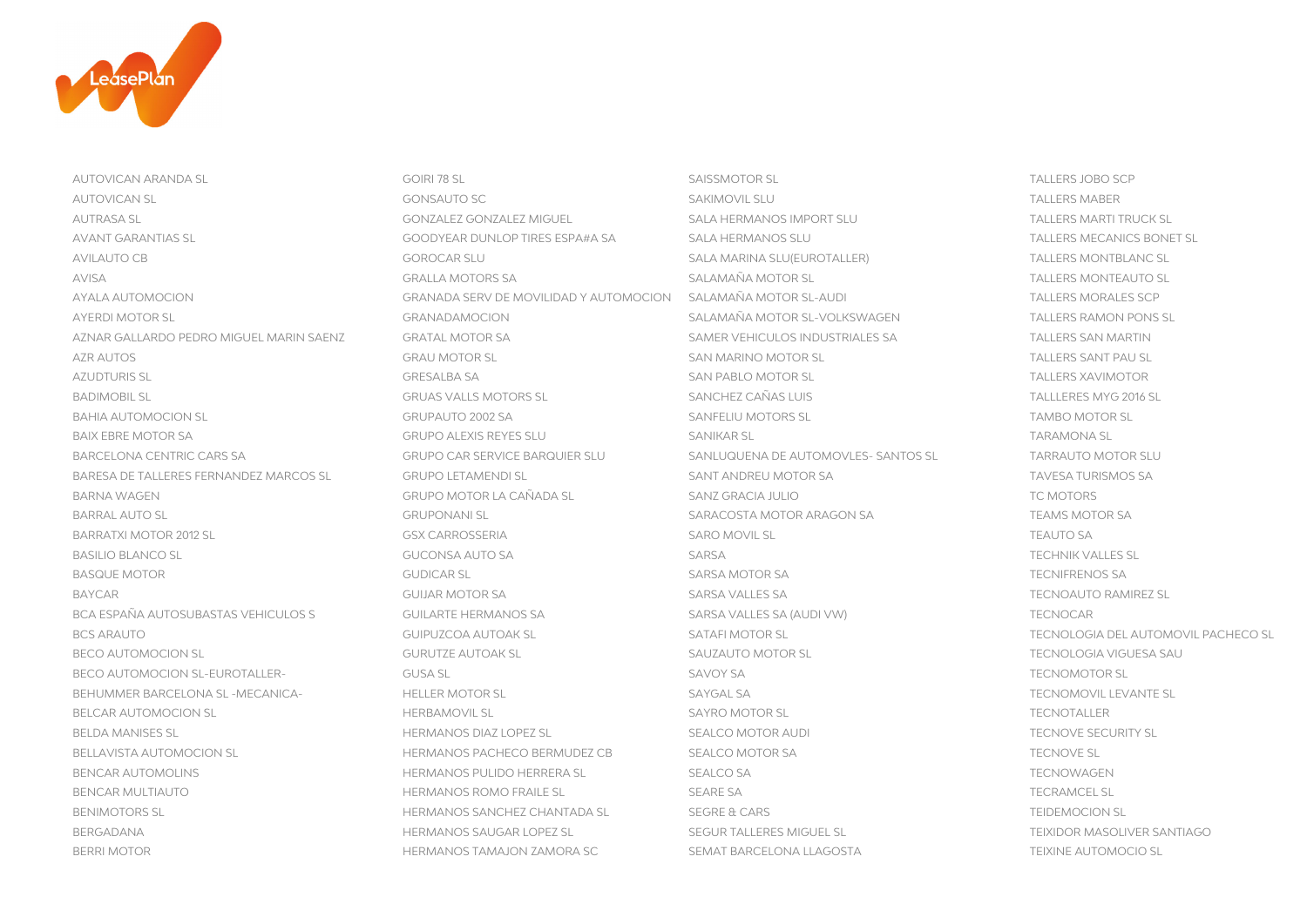

BERTRAN MOTORS SL STRANG SLOBERT HERMANOS VIÑARAS TOLEDO SA SEMAT MADRID EL SALOBRAL SEMAT MADRID EL SALOBRAL TERAAC SL

BERTRAN VILA NICOLAU **HERNAN AUTOMOCION SL** SEMAT SA FUENCARRAL SEMAT SA FUENCARRAL TERMINAL DE DISTRIBUCION Y ALMACENAJE SA BLAU MOTORS SA STANDER SA HERNANDEZ ORTIZ ANTONIO SEMAT SEVILLA SEMAT SEVILLA SEMAT SEVILLA SUR SLUB SLUB SLUB BMW MADRID SL HERRERACAR 21 SL SEMPROCAR SL TINVECAR MULTISERVICIOS SL BMW MADRID SLU NERRERO Y LOPEZ SA SENA BRAZA FRANCISCO SENA BRAZA FRANCISCO SENA SENA BRAZA FRANCISCO SENA BRAZA FRANCISCO SENA BRAZA FRANCISCO SENA BRAZA FRANCISCO SENA BRAZA FRANCISCO SENA BRAZA FRANCISCO SENA BRAZA FRAN BONAVAL CAR SLU SEOANE HIDRA MEC SC SEOANE PEREIRA ANGEL MARCIAL TOBAJAS SANCHEZ CARA SANCHEZ CARA SANCHEZ CAR BONAVAL MOTOR SAU TOBIAUTO SL HIJOS DE FLORENCIO MUÑOZ SL SERCARMOTOR SL SERCARMOTOR SL TOBIAUTO SL BONAVAL MOVIL SLU ET EN EN EN EN EN EN EN ENGLISCO PINILLA RODRIGUEZ SLADIS ERENAUTO BONAVAL PREMIUM SLU FORDOOS HIPERAUTO AUTOMOTIVE SOLUTIONS SL SERPROCAR BORIALITO SLL SA TOMAS GUILLEN GUILLEN SA SERRAMOTOR SA SERRAMOTOR SA SERRAMOTOR SA SERRAMOTOR SA TOMAS GUILLEN GUILLEN SA BOSCH AUTOMOCION SL **HNOS BAUTISTA FERNANDEZ SL** SERRANO CARRASCO JOSE ANTONIO BOSCH CAR CENTER PALAFRUGELL HNOS BRI SL SERVEIS PANELLA SL SERVEIS PANELLA SL BOSCH CAR SERVICE LOS VIENTOS **HOSTER HIJO SERNANDEZ RODRIGUEZ E HIJO SL** SERVIAUTO MAR MENOR SL TONIBORD DAD SL BOSCH CAR SERVICE ROQUETAS HNOS LUNA TOCADOS SL SERVIAUTO VILADECANS SL SERVIAUTO VILADECANS SL BOSQUET MOTOR SL SERVICENTRO EL ESCORIAL SL SERVICENTRO EL ESCORIAL SL BOTIOAUTO SL ENTRANCIONES SEVILLA SL HONORIO ASIS EN CRTA-TALLER ELECT NACHO SERVICIOS Y REPARACIONES SEVILLA SL BOX AUTO CAR SERVICE SL NORTH TRADE GAMBOA SAN HONORIO SL SERVIFAST SERVIFAST BOXES MECANICA INTEGRAL NEWSLOTE SERVINAL HUELVA MOTOR SERVINAUTOS LOWCOST SERVINAUTOS LOWCOST SERVICE SERVICE BRASINCA SL HUELVA WAGEN SERVISIMO IGUALADA SL TRASALBAUTO SL BRAVAUTO SA HUERTAS MOTOR SL SEULCAR SA TRASERCO TALLERES Y NEUMATICOS 2012 BRAVOSUR AUTOS SL HUERTAS MOTOR SL -COMPRAS- SEVILLA MOTOR TRC 95 SL BREA MOTOR RIBEIRA SLOGION AND HUERTAS SAN ANTON SLOGION AND SEVILLA WAGEN AND SEVILLA WAGEN AND SEVILLA WAGEN BRISA MOTOR SL SEVILLA WAGEN (SE30) SEVILLA WAGEN (SE30) SEVILLA WAGEN (SE30) SEVILLA WAGEN (SE30) SEVILLA WAGEN (SE30) SEVILLA WAGEN (SE30) SEVILLA WAGEN (SE30) SEVILLA WAGEN (SE30) SEVILLA WAGEN (SE30) SEVILLA WAGEN (SE3 C CARROCERA SL I GALLEGO SL SHUMA GAMBOA SL TUMASA SL CABELLO MOTOR SL SANTO SUN SAL SANTO 198 SL SIDECO SA SUNTO 199 ST SA SA SUNTO 199 SUNTO 199 SL SA SA SUNTO 19 CADIZ DISTRIBUIDORA DE AUTOMOCION SA IBERAUTO COGULLADA SL SIERRA MOTOR WALLS Y GARCIA SLU CAEIRO REY SL IBERICAR BARCELONA PREMIUM SL SOCIEDAD ANONIMA DE TRACCION CAETANO BENET SL TERRICAR INTERNATION COOP COOP CANOVER AND TOTAL TURIAL ORDER TO A TURIAL ORDER TO ANNO 1992 CAETANO CUZCO SL CONTRASTINGO ALGECIRAS SL IBERICAR MOTORS MALAGA SL SOCOPRINT SL SOCOPRINT SL SOCOPRINT SL SOCOPRINT SL SOCOPRINT SL SOCOPRINT SL SOCOPRINT SL SOCOPRINT SL SOCOPRINT SL SOCOPRINT SL SOCOPRINT SL SOCOPRINT CAETANO FORMULA ISLAMOTOR DE SANTIAGO SL SODIVE SL SODIVE SL TURISMOS CAR BERMOTOR DE SANTIAGO SL CAETANO FORMULA CADIZ SL INTERNATIONAL IKASAUTO SOLIA MOTOR 107 SL TURISMOS LA RAZA SALIA MOTOR 107 SL TURISMO CAETANO FORMULA GALICIA SLU ILERDAUTO SA SOLMACAR MOTOR SL TURISMOS MOTOR SL TURISMOS MOTOR SL TURISMOS MOTOR SL CAETANO MOTORS ILLUSCAR RIVAS SL SOLMOBIL SA TURISCAR RIVAS SL SOLMOBIL SA TURISCAR RIVAS SL CAETANO MOTORS CADIZ SL SON DESPONDE SERVICIOS SON ESPONDE SOÑEIRO AUTOMOCION SL SOÑETRO AUTOROCION SL SON SON DESPONDENT SUBSERVICIOS

CAETANO MOTORS MALAGA SL SORTIMO IBERICA COMERCIO Y SERVICIOS SL SORTIMO IBERICA COMERCIO Y SERVICIOS SL UNICAL GRAPHIC SL

TOBAJAS SANCHEZ CARMELO TODO MOTO 2014 SL TODOAUTO SALAMANCA SL **TOMAS SAIZ SL TOMAS VILAR PARRA SL TORRES LARA MOTOR SL TORVALENJO SL TRACTO BERGA SA TRADE GAMBOA SA TRASALBAUTO SL TRC 95 SL TUMASA SL** TURBO DIESEL INYECCION SL TURBO INYECCION CASTALIA SL **TURIAUTO SA** TURISMOS CAR 88 SA TURISMOS LA RAZA SA **TURISMOS MOTOR SA TURYCAR SA**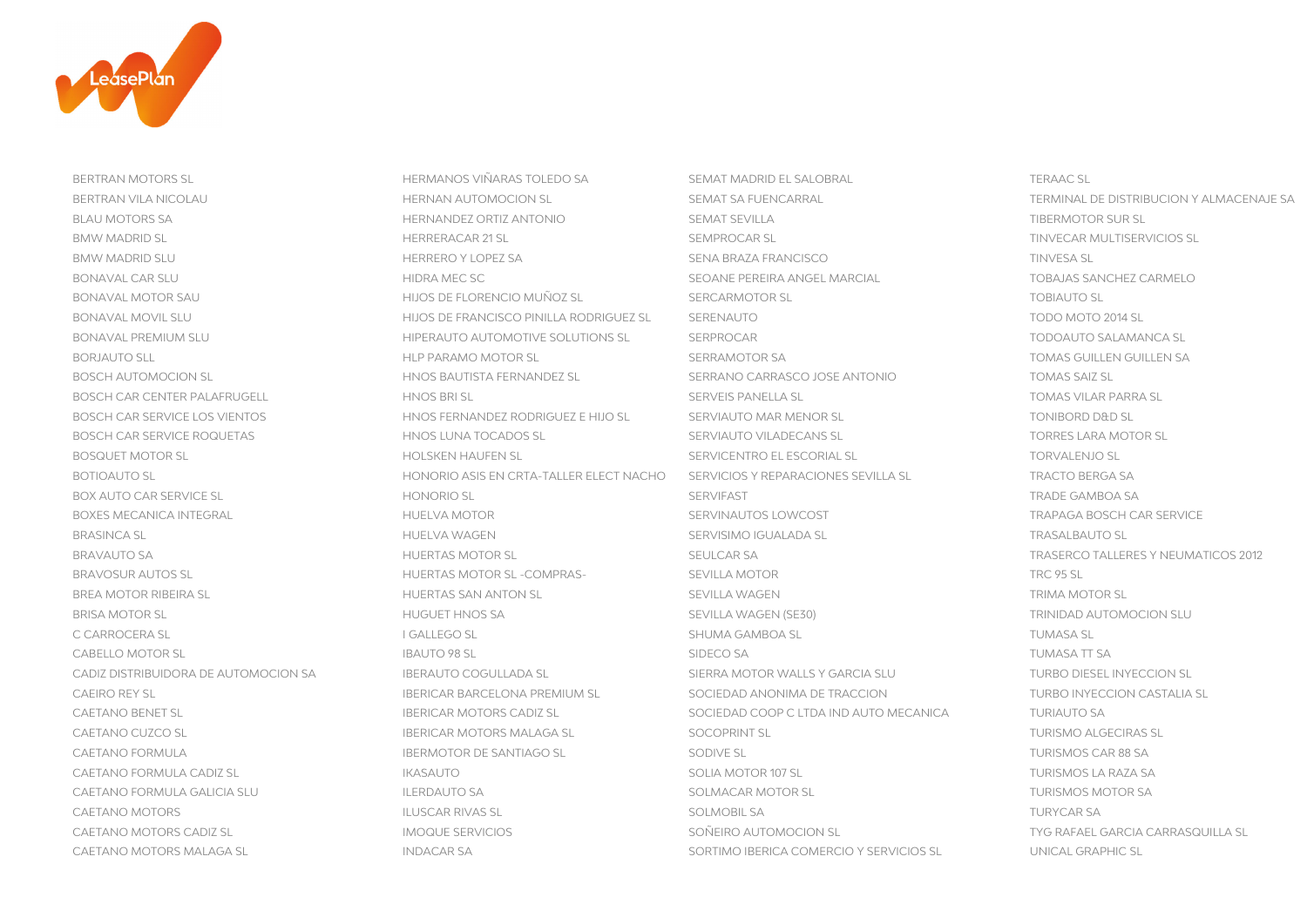

CAETANO MOVIL SL SOLUCION SUNDALO MOTOR SA SPAMOAR2013 SL SPAMOAR2013 SL SPAMOAR2013 SL UNIMOTO SL CAETANO MOVIL SUR SL INDAMOTOR SA SRCARS AUTOMOVILES CAETANO REICOMSA SL INDAMOVIL SA STANDARD DEL MOTOR II SL UNSAIN MOTOR SLU CALAUTO SL INDUSTRIAL BARCELONA STAR CAR SISTEMS,SL URANGA ANTXIA ARKAITZ CALENDA AUTOMOCION SL **INDUSTRIAL CANARIAS** STERN MOTOR SL URIZAR MOTOR SL CALIFA MOTOR SA INDUSTRIAL MADRID SUAREZ MOVIL SL CALPEMOVIL SL INDUSTRIAL SANTIAGO SUCESORES DE J CANO SL UTEBO AUTOMOCION CALUDA CANARIAS 2 SL INDUSTRIAL SEVILLA SUCESORES DE M AZORIN SL CALVIÑO MOTOR INDUSTRIAL VALENCIA SUIZO Y CIA CB VALDACAR MOTOR SL CAMISUR INNOCAR SUNDAI AUTOMOVILES SL VALDEMOAUTO MOTOR CB CAMPO MOVIL SA INNOVACAR SUPRA GAMBOA VALDERRIBAS MOTOR CAMPS MOTOR SA INSER MICROSAT SL SUPRA GAMBOA SA VALLADOLID AUTOMOVIL SA CAN BIEL NAVARRO SL INSTALACIONES INABENSA SA SUR ABARCA SLL VALLADOLID MOTOR CANFER BOSCH SL INTERAUTO SA SUR ABARCA SLL -INDUSTRIAL-CAR ROVIRA SL SA SUR AUTO EL REFUGIO SL SUR AUTO EL REFUGIO SL SUR AUTO EL REFUGIO SL SUR AUTO EL REFUGIO SL SUR AUTO EL REFUGIO SL SUR AUTO EL REFUGIO SL SUR AUTO EL REFUGIO SL SUR AUTO EL REFUGIO SL SUR AUTO EL REFUGIO S CAR SERVICE MUÑOZ SL **INTERFREN SA** SURECI SL VALLS MORE SURECI SL VALLS MORE SURECI SL CARBAUTO **INTURASA PEREZ RUMBAO SA SURESTE CART SL** VALUES ON SURESTE CART SL CARGLASS SL INYECTUR TALLERES DIESEL SL SUYMA SL VANAUTO AUTOMOCION CARHAUS SL INYELEC SA SYRIBERICA VARGAS Y NAVARRO SL CARLEASE TENERIFE SL ISIDORO SAN JUSTO FERNANDEZ SL SYRSA AUTOMOCION SL CARNEXT EUROMASTER MAGACELA TERRAIN TERRAIN ITALCAR CEUTA SL STRUBERICA STRUBERICA SANCHO SANCHO SANCHO SANCHO SA CARRASCOSA PEREZ A MANUEL ITARSA NORTE SAU T ARTOLOZAGA HNOS CB -MECANICA- VAYPER AUTOMOCION SLU CARRERO AUTOMOCION SL ITARSA SERVICIOS SA T M CLOVI SL VAZ POL MOTOR SL CARROCERIAS BENI SL ITARSA SL T ODILO Y DELFIN SL VEDAT CASTELLON SA CARROCERIAS CAPRI SL ITRA PIO XII SL TAKAI MOTOR SL VEDAT CASTELLON SA-VOLVO-CARROCERIAS CHAPANIN AUTOMOCION SL ITRA SL TALAUTO CARS SL VEDAT MEDITERRANEO SL CARROCERIAS CHAPAS MARTINEZ SL J COMPANYS CB TALL MEC ALDOSAGRA SL VEHICULOS INDUSTRIALES ARME SA CARROCERIAS CICA S COOP JOSTA SL JOSTA SL JOSTA SL JOSTA SL JOSTA SL JOSTA SL JOSTA SL JOSTA SL JOSTA SL JOSTA SL JOSTA SL JOSTA SL JOSTA SL JOSTA SL JOSTA SL JOSTA SL JOSTA SL JOSTA SL JOSTA SL JOSTA SL JOSTA SL JOSTA SL CARROCERIAS EL TORREON SL J F G EUROSERVICE SL TALLER 4G 1921 SL VELETA AUTOMOCION SL CARROCERIAS EL VALLE J GARAU SA TALLER A HERNANDEZ VELEZAUTO Y SERVICIOS CARROCERIAS FIDEL SL J MARGARIT SL TALLER AGASO VENDRELLAUTO SERVICE CARROCERIAS LUQUE SL **STATE SUBSEX SUBSEX SUBSEX SUBSEX SL** JAFRAUTO MOTOR SL **TALLER ALVAREZ NUÑEZ SL** CARS BARCELONA GALLERY SL JAICER ELECTROMECANICA SL TALLER AUTORONDA SL VEPISA VEHICULOS SL CARS BARCELONA SA JAMEGA MOTOR SL TALLER CUTILLAS SL VERGARA MOTOR AUTOMOCION SL

UNIVERSAL DRIVERS SL **URIZAR MOTOR SL URKIOLA MOTOR SL** UTRERA MOTOR SCA **VALLADOLID WAGEN VALLS MORENO** VALPORTILLO MOTOR SL VANAUTO AUTOMOCION **VAROCAR SL VEHINTER SA** CARROCERIAS LAHUERTA SL J REDONDO SL TALLER ALEJANDRO SOLANA PEREZ VENTA Y REPARACION DE VEHICULOS Y MOTOS **VENZIUR SL VEPISA VEHICULOS SL**